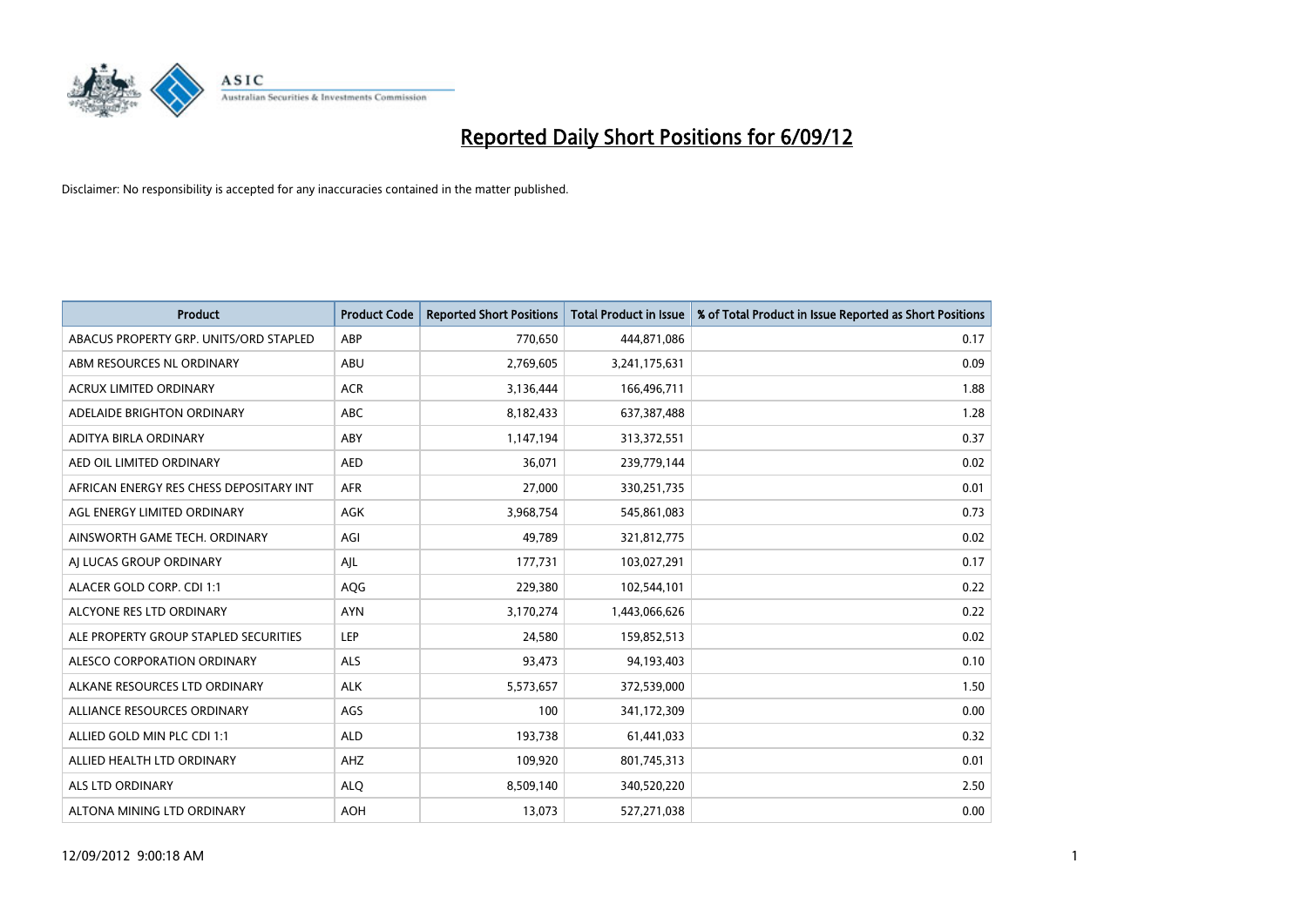

| <b>Product</b>                          | <b>Product Code</b> | <b>Reported Short Positions</b> | <b>Total Product in Issue</b> | % of Total Product in Issue Reported as Short Positions |
|-----------------------------------------|---------------------|---------------------------------|-------------------------------|---------------------------------------------------------|
| ALUMINA LIMITED ORDINARY                | <b>AWC</b>          | 224,742,957                     | 2,440,196,187                 | 9.21                                                    |
| AMALGAMATED HOLDINGS ORDINARY           | <b>AHD</b>          | 924                             | 157,641,680                   | 0.00                                                    |
| AMCOR LIMITED ORDINARY                  | <b>AMC</b>          | 3,805,872                       | 1,206,684,923                 | 0.32                                                    |
| AMP LIMITED ORDINARY                    | AMP                 | 9,298,376                       | 2,894,931,180                 | 0.32                                                    |
| AMPELLA MINING ORDINARY                 | <b>AMX</b>          | 4,965,995                       | 246,800,493                   | 2.01                                                    |
| ANGLOGOLD ASHANTI CDI 5:1               | AGG                 | 3,000                           | 89,207,765                    | 0.00                                                    |
| ANSELL LIMITED ORDINARY                 | <b>ANN</b>          | 4,792,154                       | 130,656,668                   | 3.67                                                    |
| ANTARES ENERGY LTD ORDINARY             | <b>AZZ</b>          | 413,832                         | 257,000,000                   | 0.16                                                    |
| ANZ BANKING GRP LTD ORDINARY            | ANZ                 | 9,458,150                       | 2,716,019,028                 | 0.35                                                    |
| APA GROUP STAPLED SECURITIES            | <b>APA</b>          | 29,647,661                      | 644,485,583                   | 4.60                                                    |
| APN NEWS & MEDIA ORDINARY               | <b>APN</b>          | 14,044,476                      | 649,010,756                   | 2.16                                                    |
| AQUARIUS PLATINUM. ORDINARY             | <b>AQP</b>          | 14,079,953                      | 472,851,336                   | 2.98                                                    |
| AQUILA RESOURCES ORDINARY               | <b>AQA</b>          | 7,544,962                       | 411,804,442                   | 1.83                                                    |
| ARAFURA RESOURCE LTD ORDINARY           | ARU                 | 5,793,642                       | 396,004,144                   | 1.46                                                    |
| ARB CORPORATION ORDINARY                | ARP                 | 14,830                          | 72,481,302                    | 0.02                                                    |
| ARDENT LEISURE GROUP STAPLED SECURITIES | AAD                 | 840,114                         | 341,252,614                   | 0.25                                                    |
| ARISTOCRAT LEISURE ORDINARY             | <b>ALL</b>          | 24,777,873                      | 550,502,889                   | 4.50                                                    |
| ARRIUM LTD ORDINARY                     | ARI                 | 25,160,756                      | 1,345,665,626                 | 1.87                                                    |
| <b>ASCIANO LIMITED ORDINARY</b>         | <b>AIO</b>          | 7,548,042                       | 975,385,664                   | 0.77                                                    |
| ASG GROUP LIMITED ORDINARY              | <b>ASZ</b>          | 69,416                          | 172,172,079                   | 0.04                                                    |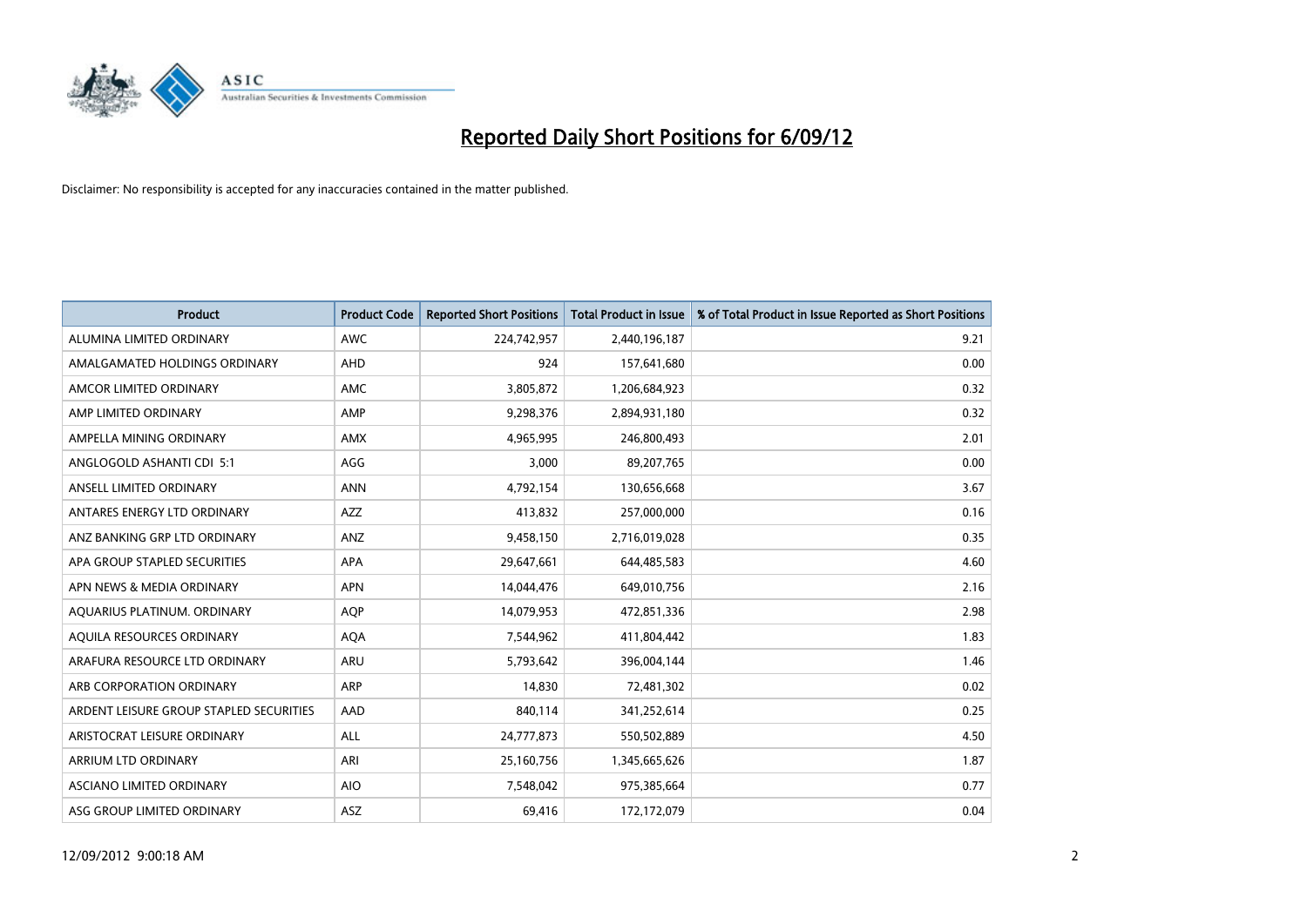

| <b>Product</b>                          | <b>Product Code</b> | <b>Reported Short Positions</b> | <b>Total Product in Issue</b> | % of Total Product in Issue Reported as Short Positions |
|-----------------------------------------|---------------------|---------------------------------|-------------------------------|---------------------------------------------------------|
| ASPEN GROUP ORD/UNITS STAPLED           | <b>APZ</b>          | 107,949                         | 600,507,326                   | 0.02                                                    |
| ASPIRE MINING LTD ORDINARY              | <b>AKM</b>          | 270,206                         | 620,594,556                   | 0.04                                                    |
| ASTRO JAP PROP GROUP STAPLED SECURITIES | AIA                 | 5,527                           | 58,445,002                    | 0.01                                                    |
| ASX LIMITED ORDINARY                    | <b>ASX</b>          | 3,372,379                       | 175,136,729                   | 1.93                                                    |
| ATLAS IRON LIMITED ORDINARY             | AGO                 | 10,621,918                      | 904,580,993                   | 1.17                                                    |
| <b>AURORA OIL &amp; GAS ORDINARY</b>    | <b>AUT</b>          | 7,411,507                       | 447,885,778                   | 1.65                                                    |
| AUSDRILL LIMITED ORDINARY               | ASL                 | 3,281,538                       | 304,530,621                   | 1.08                                                    |
| <b>AUSENCO LIMITED ORDINARY</b>         | AAX                 | 749,657                         | 123,872,665                   | 0.61                                                    |
| AUSGOLD LIMITED ORDINARY                | <b>AUC</b>          | 50,000                          | 136,264,601                   | 0.04                                                    |
| <b>AUSTAL LIMITED ORDINARY</b>          | ASB                 | 174,818                         | 188,193,007                   | 0.09                                                    |
| AUSTIN ENGINEERING ORDINARY             | <b>ANG</b>          | 188,904                         | 72,314,403                    | 0.26                                                    |
| AUSTRALAND PROPERTY STAPLED SECURITY    | <b>ALZ</b>          | 447,525                         | 576,846,597                   | 0.08                                                    |
| AUSTRALIAN AGRICULT, ORDINARY           | <b>AAC</b>          | 308,960                         | 312,905,085                   | 0.10                                                    |
| AUSTRALIAN INFRASTR, UNITS/ORDINARY     | <b>AIX</b>          | 3,489,555                       | 620,733,944                   | 0.56                                                    |
| AUSTRALIAN PHARM, ORDINARY              | API                 | 228,987                         | 488,115,883                   | 0.05                                                    |
| AUTOMOTIVE HOLDINGS ORDINARY            | AHE                 | $\overline{2}$                  | 260,579,682                   | 0.00                                                    |
| AVIENNINGS LIMITED ORDINARY             | AVI                 | 175,001                         | 274,588,694                   | 0.06                                                    |
| AWE LIMITED ORDINARY                    | <b>AWE</b>          | 4,048,559                       | 521,871,941                   | 0.78                                                    |
| AZIMUTH RES LTD ORDINARY                | <b>AZH</b>          | 1,346,198                       | 418,911,161                   | 0.32                                                    |
| BANDANNA ENERGY ORDINARY                | <b>BND</b>          | 3,874,217                       | 528,481,199                   | 0.73                                                    |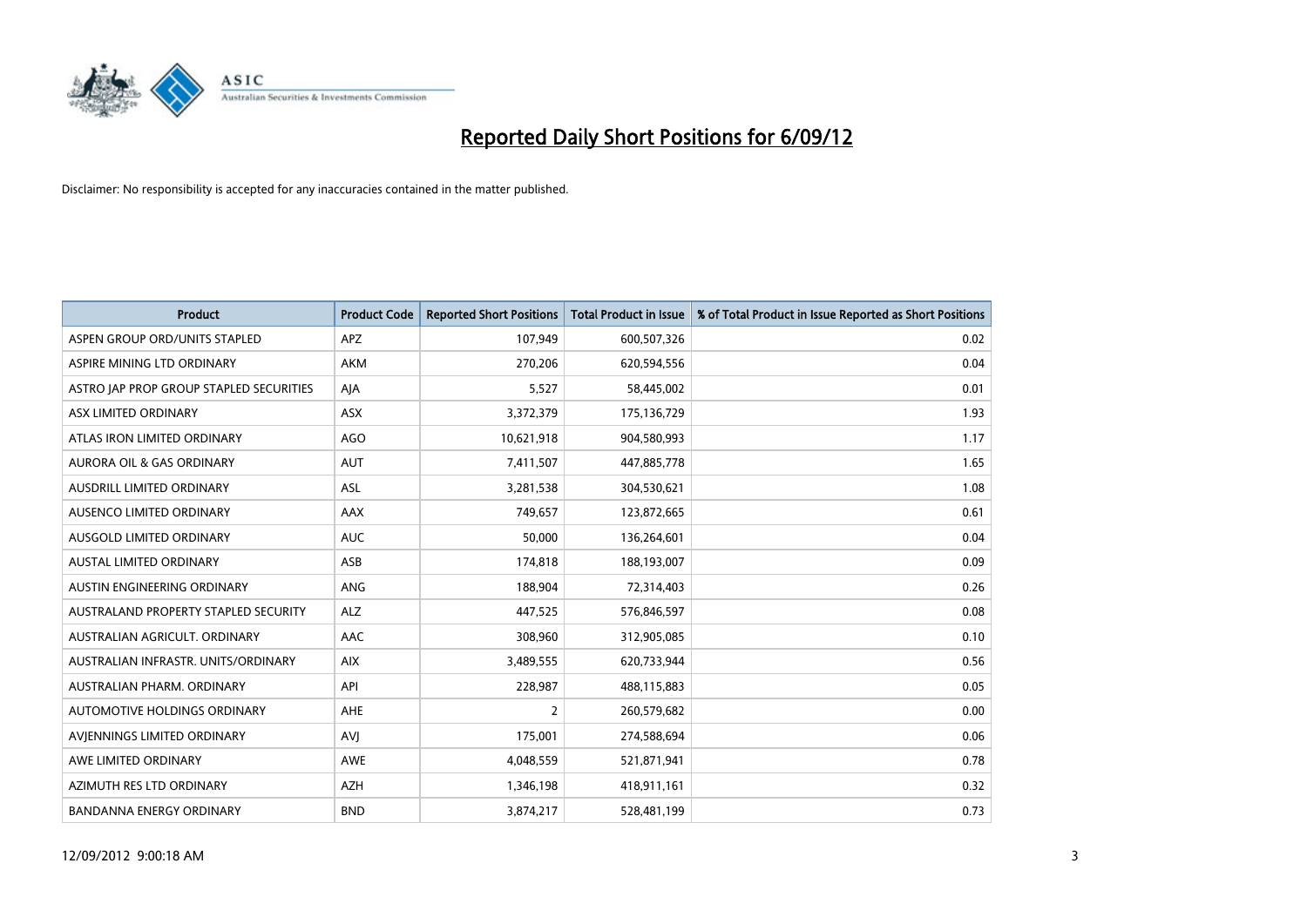

| <b>Product</b>                       | <b>Product Code</b> | <b>Reported Short Positions</b> | <b>Total Product in Issue</b> | % of Total Product in Issue Reported as Short Positions |
|--------------------------------------|---------------------|---------------------------------|-------------------------------|---------------------------------------------------------|
| BANK OF QUEENSLAND. ORDINARY         | <b>BOQ</b>          | 9,731,227                       | 308,797,224                   | 3.15                                                    |
| <b>BANNERMAN RESOURCES ORDINARY</b>  | <b>BMN</b>          | 10,000                          | 302,069,772                   | 0.00                                                    |
| <b>BASE RES LIMITED ORDINARY</b>     | <b>BSE</b>          | 650,510                         | 460,440,029                   | 0.14                                                    |
| BATHURST RESOURCES ORDINARY          | <b>BTU</b>          | 38,287,661                      | 696,747,997                   | 5.50                                                    |
| <b>BC IRON LIMITED ORDINARY</b>      | <b>BCI</b>          | 13,123                          | 103,861,000                   | 0.01                                                    |
| BEACH ENERGY LIMITED ORDINARY        | <b>BPT</b>          | 26,620,884                      | 1,256,183,762                 | 2.12                                                    |
| BEADELL RESOURCE LTD ORDINARY        | <b>BDR</b>          | 14,135,001                      | 724,704,752                   | 1.95                                                    |
| BENDIGO AND ADELAIDE ORDINARY        | <b>BEN</b>          | 10,093,645                      | 396,683,741                   | 2.54                                                    |
| BERKELEY RESOURCES ORDINARY          | <b>BKY</b>          | 196,383                         | 179,393,273                   | 0.11                                                    |
| BETASHARES ASX RES ETF UNITS         | <b>ORE</b>          | 79,706                          | 6,120,745                     | 1.30                                                    |
| <b>BHP BILLITON LIMITED ORDINARY</b> | <b>BHP</b>          | 11,874,980                      | 3,211,691,105                 | 0.37                                                    |
| <b>BILLABONG ORDINARY</b>            | <b>BBG</b>          | 5,778,723                       | 478,944,292                   | 1.21                                                    |
| <b>BIOTA HOLDINGS ORDINARY</b>       | <b>BTA</b>          | 258,695                         | 182,763,651                   | 0.14                                                    |
| <b>BLACKTHORN RESOURCES ORDINARY</b> | <b>BTR</b>          | 136,824                         | 164,285,950                   | 0.08                                                    |
| <b>BLUESCOPE STEEL LTD ORDINARY</b>  | <b>BSL</b>          | 25,261,325                      | 3,349,185,247                 | 0.75                                                    |
| <b>BOART LONGYEAR ORDINARY</b>       | <b>BLY</b>          | 7,073,760                       | 461,163,412                   | 1.53                                                    |
| <b>BOOM LOGISTICS ORDINARY</b>       | <b>BOL</b>          | 42,958                          | 468,663,585                   | 0.01                                                    |
| BORAL LIMITED. ORDINARY              | <b>BLD</b>          | 47,994,804                      | 758,572,140                   | 6.33                                                    |
| <b>BRADKEN LIMITED ORDINARY</b>      | <b>BKN</b>          | 4,922,451                       | 169,240,662                   | 2.91                                                    |
| <b>BRAMBLES LIMITED ORDINARY</b>     | <b>BXB</b>          | 7,154,556                       | 1,555,202,130                 | 0.46                                                    |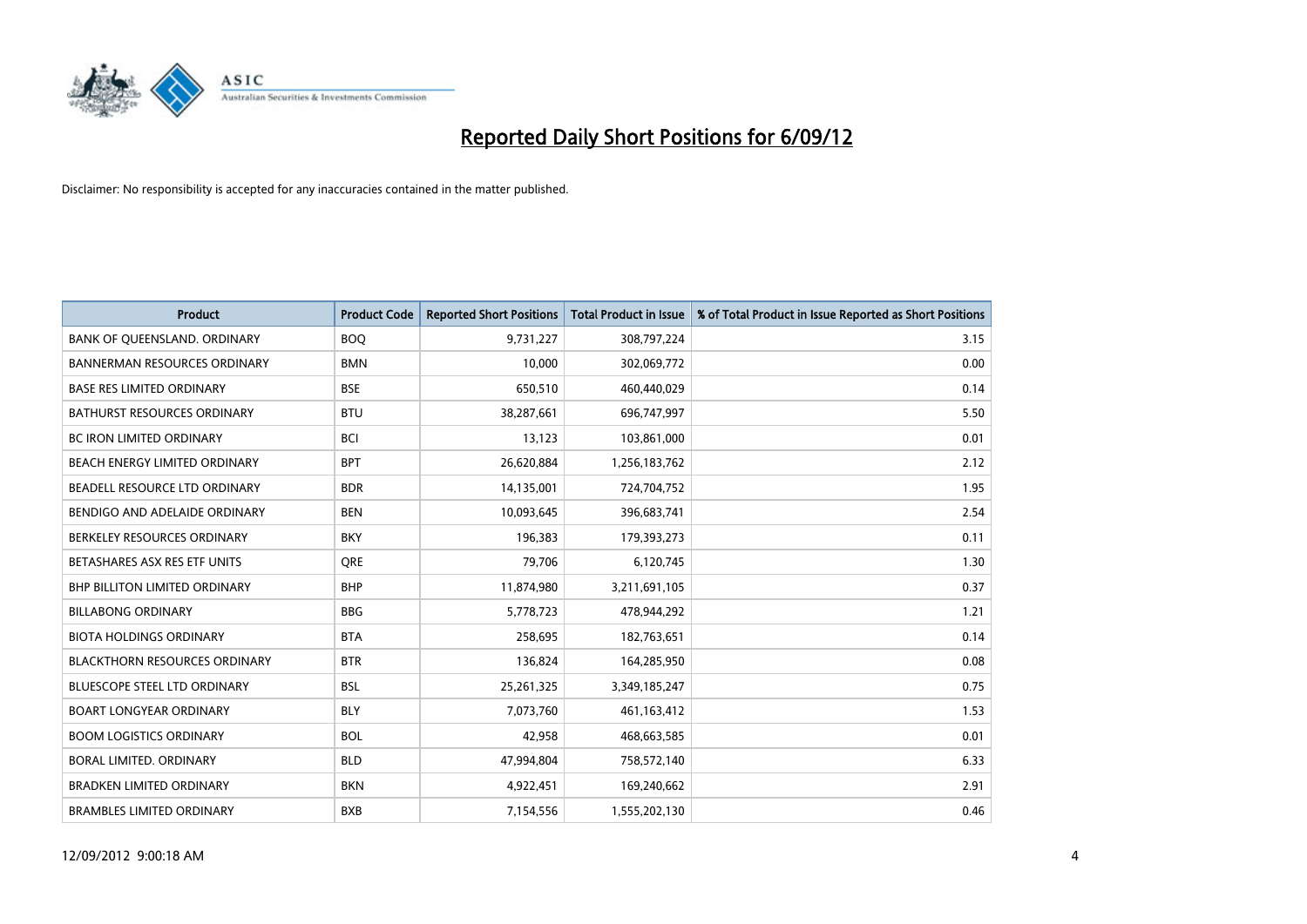

| <b>Product</b>                           | <b>Product Code</b> | <b>Reported Short Positions</b> | <b>Total Product in Issue</b> | % of Total Product in Issue Reported as Short Positions |
|------------------------------------------|---------------------|---------------------------------|-------------------------------|---------------------------------------------------------|
| <b>BREVILLE GROUP LTD ORDINARY</b>       | <b>BRG</b>          | 1,744                           | 130,095,322                   | 0.00                                                    |
| BT INVESTMENT MNGMNT ORDINARY            | <b>BTT</b>          | 374,642                         | 267,906,977                   | 0.14                                                    |
| <b>BUCCANEER ENERGY LTD ORDINARY</b>     | <b>BCC</b>          | 8,021,884                       | 1,133,975,491                 | 0.71                                                    |
| <b>BURU ENERGY ORDINARY</b>              | <b>BRU</b>          | 9,381,923                       | 251,032,144                   | 3.74                                                    |
| <b>BWP TRUST ORDINARY UNITS</b>          | <b>BWP</b>          | 3,517,156                       | 533,645,790                   | 0.66                                                    |
| CABCHARGE AUSTRALIA ORDINARY             | CAB                 | 4,924,523                       | 120,430,683                   | 4.09                                                    |
| <b>CALIBRE GROUP LTD ORDINARY</b>        | <b>CGH</b>          | 252,799                         | 293,192,506                   | 0.09                                                    |
| <b>CALTEX AUSTRALIA ORDINARY</b>         | <b>CTX</b>          | 3,909,791                       | 270,000,000                   | 1.45                                                    |
| CAPE LAMBERT RES LTD ORDINARY            | <b>CFE</b>          | 502,882                         | 689,108,792                   | 0.07                                                    |
| CARABELLA RES LTD ORDINARY               | <b>CLR</b>          | 369,469                         | 133,642,797                   | 0.28                                                    |
| <b>CARBON ENERGY ORDINARY</b>            | <b>CNX</b>          | 48,071                          | 776,306,566                   | 0.01                                                    |
| <b>CARDNO LIMITED ORDINARY</b>           | <b>CDD</b>          | 1,037,195                       | 138,578,044                   | 0.75                                                    |
| CARNARVON PETROLEUM ORDINARY             | <b>CVN</b>          | 102,056                         | 694,644,634                   | 0.01                                                    |
| CARSALES.COM LTD ORDINARY                | <b>CRZ</b>          | 17,845,910                      | 233,689,223                   | 7.64                                                    |
| CEDAR WOODS PROP. ORDINARY               | <b>CWP</b>          | 43,819                          | 72,189,514                    | 0.06                                                    |
| CENTRO RETAIL AUST ORD/UNIT STAPLED SEC  | <b>CRF</b>          | 22,785,441                      | 1,427,391,696                 | 1.60                                                    |
| <b>CERAMIC FUEL CELLS ORDINARY</b>       | <b>CFU</b>          | 1,050,106                       | 1,366,298,863                 | 0.08                                                    |
| CFS RETAIL TRUST GRP STAPLED SECURITIES  | <b>CFX</b>          | 46,613,125                      | 2,828,495,659                 | 1.65                                                    |
| <b>CGA MINING LIMITED ORDINARY</b>       | <b>CGX</b>          | 6,198                           | 337,775,726                   | 0.00                                                    |
| <b>CHALLENGER DIV.PRO. STAPLED UNITS</b> | <b>CDI</b>          | 494.149                         | 214,101,013                   | 0.23                                                    |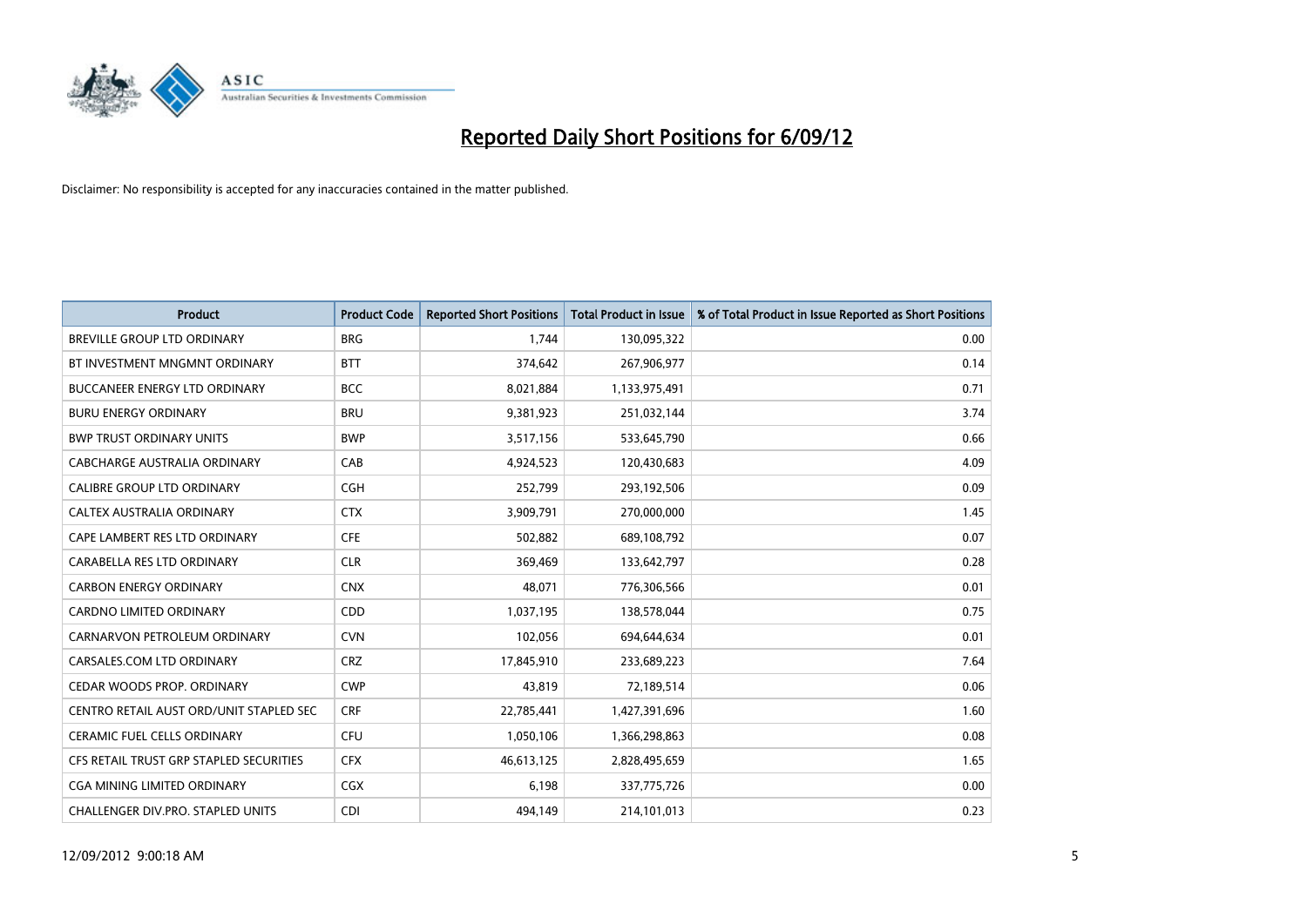

| <b>Product</b>                           | <b>Product Code</b> | <b>Reported Short Positions</b> | <b>Total Product in Issue</b> | % of Total Product in Issue Reported as Short Positions |
|------------------------------------------|---------------------|---------------------------------|-------------------------------|---------------------------------------------------------|
| <b>CHALLENGER INFRAST, STAPLED UNITS</b> | <b>CIF</b>          | 541,447                         | 316,223,785                   | 0.17                                                    |
| <b>CHALLENGER LIMITED ORDINARY</b>       | <b>CGF</b>          | 11,210,845                      | 544,652,710                   | 2.06                                                    |
| CHARTER HALL GROUP STAPLED US PROHIBIT.  | <b>CHC</b>          | 217,000                         | 298,399,347                   | 0.07                                                    |
| <b>CHARTER HALL RETAIL UNITS</b>         | <b>COR</b>          | 972,514                         | 299,628,571                   | 0.32                                                    |
| <b>CHORUS LIMITED ORDINARY</b>           | <b>CNU</b>          | 1,024,383                       | 385,082,123                   | 0.27                                                    |
| CITIGOLD CORP LTD ORDINARY               | <b>CTO</b>          | 1,055,317                       | 1,238,622,051                 | 0.09                                                    |
| <b>CLOUGH LIMITED ORDINARY</b>           | <b>CLO</b>          | 98.992                          | 773,787,656                   | 0.01                                                    |
| <b>CNPR GRP UNITS/ORD STAPLED</b>        | <b>CNP</b>          | 2,537                           | 972,414,514                   | 0.00                                                    |
| COAL OF AFRICA LTD ORDINARY              | <b>CZA</b>          | 210,854                         | 766,042,402                   | 0.03                                                    |
| <b>COALSPUR MINES LTD ORDINARY</b>       | <b>CPL</b>          | 13,272,039                      | 620,729,899                   | 2.14                                                    |
| <b>COBAR CONSOLIDATED ORDINARY</b>       | CCU                 | 31,068                          | 210,101,187                   | 0.01                                                    |
| COCA-COLA AMATIL ORDINARY                | <b>CCL</b>          | 3,658,040                       | 761,319,007                   | 0.48                                                    |
| <b>COCHLEAR LIMITED ORDINARY</b>         | <b>COH</b>          | 5,485,999                       | 56,972,605                    | 9.63                                                    |
| <b>COCKATOO COAL ORDINARY</b>            | <b>COK</b>          | 14,601,607                      | 1,016,746,908                 | 1.44                                                    |
| <b>COLLINS FOODS LTD ORDINARY</b>        | <b>CKF</b>          | 23,670                          | 93,000,003                    | 0.03                                                    |
| COMMONWEALTH BANK, ORDINARY              | <b>CBA</b>          | 21,386,501                      | 1,592,154,780                 | 1.34                                                    |
| <b>COMMONWEALTH PROP ORDINARY UNITS</b>  | <b>CPA</b>          | 23,531,157                      | 2,347,003,413                 | 1.00                                                    |
| <b>COMPASS RESOURCES ORDINARY</b>        | <b>CMR</b>          | 7,472                           | 1,403,744,100                 | 0.00                                                    |
| <b>COMPUTERSHARE LTD ORDINARY</b>        | <b>CPU</b>          | 8,280,457                       | 555,664,059                   | 1.49                                                    |
| CONSOLIDATED MEDIA, ORDINARY             | <b>CMI</b>          | 976.775                         | 561,834,996                   | 0.17                                                    |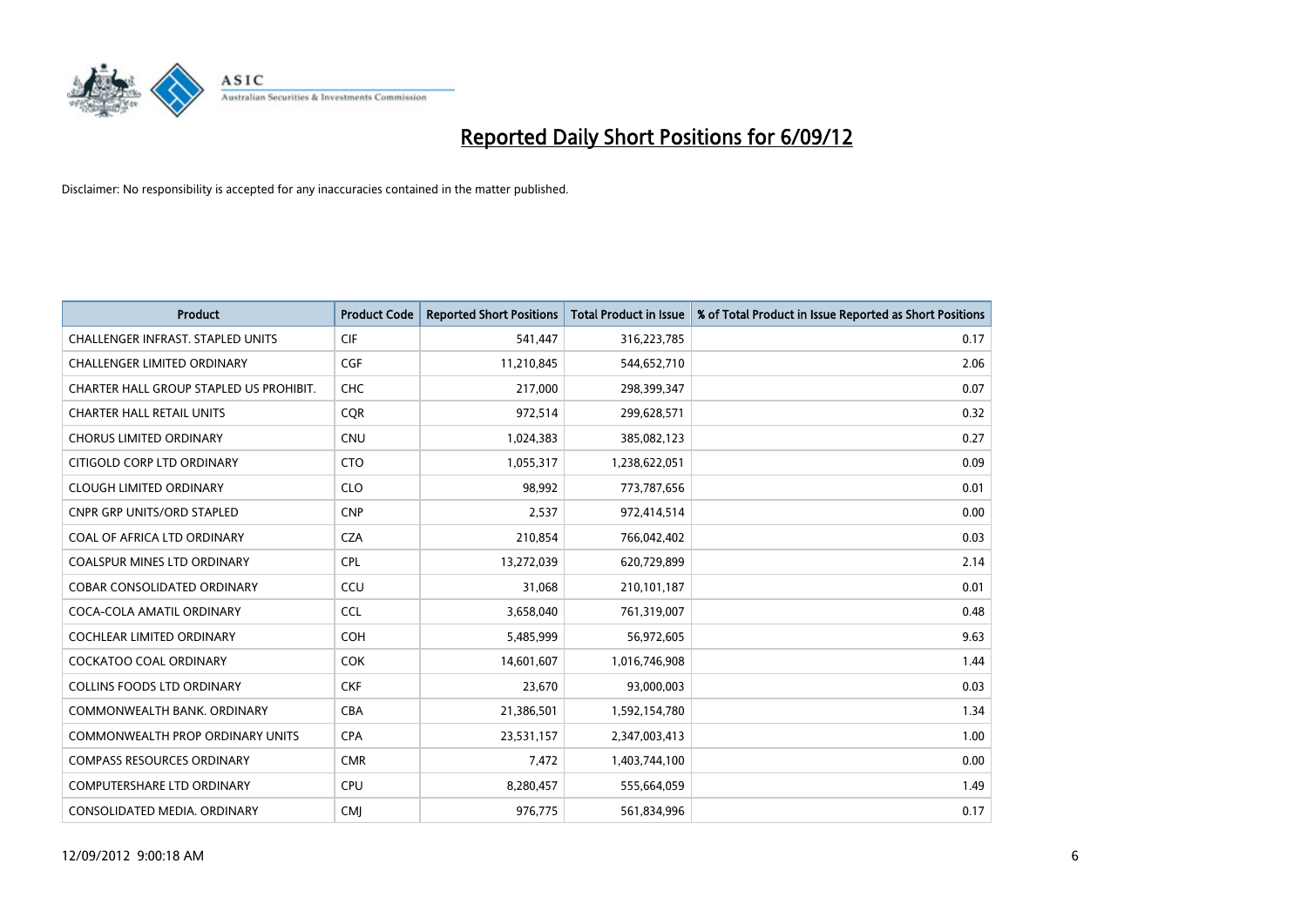

| <b>Product</b>                          | <b>Product Code</b> | <b>Reported Short Positions</b> | <b>Total Product in Issue</b> | % of Total Product in Issue Reported as Short Positions |
|-----------------------------------------|---------------------|---------------------------------|-------------------------------|---------------------------------------------------------|
| CONTINENTAL COAL LTD ORDINARY           | CCC                 | 983                             | 445,894,046                   | 0.00                                                    |
| COOPER ENERGY LTD ORDINARY              | <b>COE</b>          | 53,067                          | 328,694,257                   | 0.02                                                    |
| <b>CREDIT CORP GROUP ORDINARY</b>       | <b>CCP</b>          | 49,894                          | 45,571,114                    | 0.11                                                    |
| <b>CROMWELL PROP STAPLED SECURITIES</b> | <b>CMW</b>          | 4,029                           | 1,172,569,708                 | 0.00                                                    |
| <b>CROWN LIMITED ORDINARY</b>           | <b>CWN</b>          | 4,647,245                       | 728,394,185                   | 0.64                                                    |
| <b>CSG LIMITED ORDINARY</b>             | CSV                 | 824,870                         | 282,567,499                   | 0.29                                                    |
| <b>CSL LIMITED ORDINARY</b>             | <b>CSL</b>          | 3,884,031                       | 505,573,127                   | 0.77                                                    |
| <b>CSR LIMITED ORDINARY</b>             | <b>CSR</b>          | 45,272,956                      | 506,000,315                   | 8.95                                                    |
| <b>CUDECO LIMITED ORDINARY</b>          | CDU                 | 5,449,084                       | 188,043,961                   | 2.90                                                    |
| <b>CUE ENERGY RESOURCE ORDINARY</b>     | <b>CUE</b>          | 24,777                          | 698,119,720                   | 0.00                                                    |
| DART ENERGY LTD ORDINARY                | <b>DTE</b>          | 16,576,464                      | 769,240,406                   | 2.15                                                    |
| DAVID JONES LIMITED ORDINARY            | <b>DJS</b>          | 50,232,713                      | 528,655,600                   | 9.50                                                    |
| <b>DECMIL GROUP LIMITED ORDINARY</b>    | <b>DCG</b>          | 881,330                         | 167,567,757                   | 0.53                                                    |
| DEEP YELLOW LIMITED ORDINARY            | <b>DYL</b>          | 2                               | 1,269,412,056                 | 0.00                                                    |
| DEXUS PROPERTY GROUP STAPLED UNITS      | <b>DXS</b>          | 11,696,288                      | 4,839,024,176                 | 0.24                                                    |
| DISCOVERY METALS LTD ORDINARY           | <b>DML</b>          | 11,093,863                      | 483,794,898                   | 2.29                                                    |
| DOMINO PIZZA ENTERPR ORDINARY           | <b>DMP</b>          | 286,668                         | 70,092,674                    | 0.41                                                    |
| DORAY MINERALS LTD ORDINARY             | <b>DRM</b>          | 199,464                         | 81,626,525                    | 0.24                                                    |
| DOWNER EDI LIMITED ORDINARY             | <b>DOW</b>          | 16,440,130                      | 429,100,296                   | 3.83                                                    |
| DRILLSEARCH ENERGY ORDINARY             | <b>DLS</b>          | 3,143,727                       | 386,468,803                   | 0.81                                                    |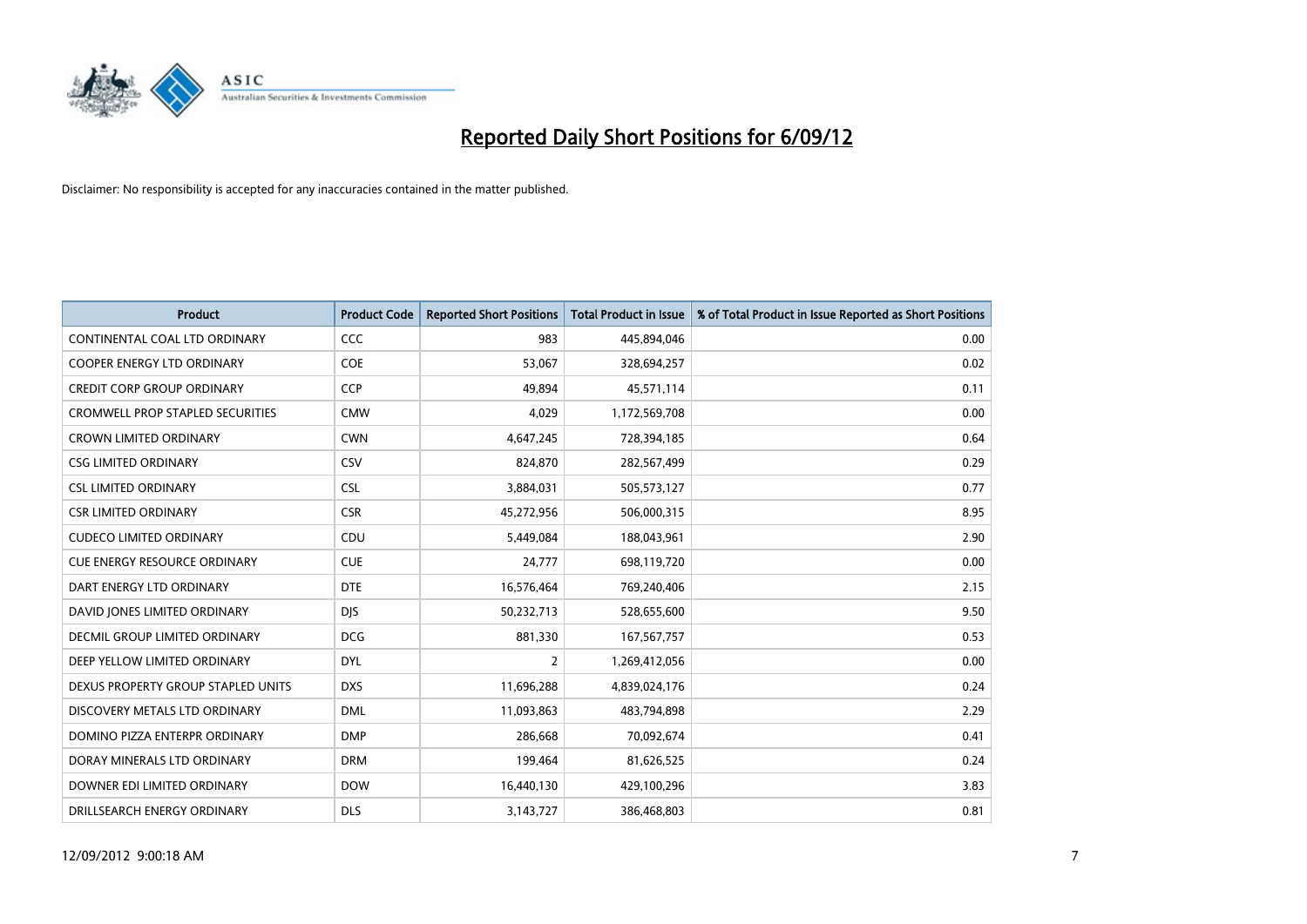

| <b>Product</b>                        | <b>Product Code</b> | <b>Reported Short Positions</b> | <b>Total Product in Issue</b> | % of Total Product in Issue Reported as Short Positions |
|---------------------------------------|---------------------|---------------------------------|-------------------------------|---------------------------------------------------------|
| DUET GROUP STAPLED US PROHIBIT.       | <b>DUE</b>          | 7,561,733                       | 1,116,638,606                 | 0.68                                                    |
| DULUXGROUP LIMITED ORDINARY           | <b>DLX</b>          | 7,842,763                       | 368,984,902                   | 2.13                                                    |
| <b>DWS LTD ORDINARY</b>               | <b>DWS</b>          | 22                              | 132,362,763                   | 0.00                                                    |
| ECHO ENTERTAINMENT ORDINARY           | EGP                 | 15,553,537                      | 825,672,730                   | 1.88                                                    |
| <b>ELDERS LIMITED ORDINARY</b>        | <b>ELD</b>          | 18,380,075                      | 448,598,480                   | 4.10                                                    |
| ELEMENTAL MINERALS ORDINARY           | <b>ELM</b>          | 222,127                         | 243,614,280                   | 0.09                                                    |
| ELEMENTOS LIMITED ORDINARY            | <b>ELT</b>          | 16                              | 82,383,526                    | 0.00                                                    |
| <b>EMECO HOLDINGS ORDINARY</b>        | <b>EHL</b>          | 8,943,652                       | 631,237,586                   | 1.42                                                    |
| <b>ENDEAVOUR MIN CORP CDI 1:1</b>     | <b>EVR</b>          | 178,568                         | 117,423,514                   | 0.15                                                    |
| <b>ENERGY RESOURCES ORDINARY 'A'</b>  | <b>ERA</b>          | 7,311,524                       | 517,725,062                   | 1.41                                                    |
| ENERGY WORLD CORPOR. ORDINARY         | <b>EWC</b>          | 18,755,699                      | 1,734,166,672                 | 1.08                                                    |
| <b>ENVESTRA LIMITED ORDINARY</b>      | <b>ENV</b>          | 15,938,685                      | 1,572,392,111                 | 1.01                                                    |
| EQUATORIAL RES LTD ORDINARY           | <b>EQX</b>          | 76,240                          | 117,235,353                   | 0.07                                                    |
| EVOLUTION MINING LTD ORDINARY         | <b>EVN</b>          | 2,089,627                       | 707,605,713                   | 0.30                                                    |
| FAIRFAX MEDIA LTD ORDINARY            | <b>FXI</b>          | 267,359,580                     | 2,351,955,725                 | 11.37                                                   |
| FAR LTD ORDINARY                      | <b>FAR</b>          | 21,000,000                      | 2,499,846,742                 | 0.84                                                    |
| FINBAR GROUP LIMITED ORDINARY         | <b>FRI</b>          | 17,473                          | 214,172,868                   | 0.01                                                    |
| FKP PROPERTY GROUP STAPLED SECURITIES | <b>FKP</b>          | 49,636,033                      | 1,212,083,417                 | 4.10                                                    |
| FLEETWOOD CORP ORDINARY               | <b>FWD</b>          | 954,985                         | 59,217,993                    | 1.61                                                    |
| FLETCHER BUILDING ORDINARY            | <b>FBU</b>          | 11,079,151                      | 682,866,936                   | 1.62                                                    |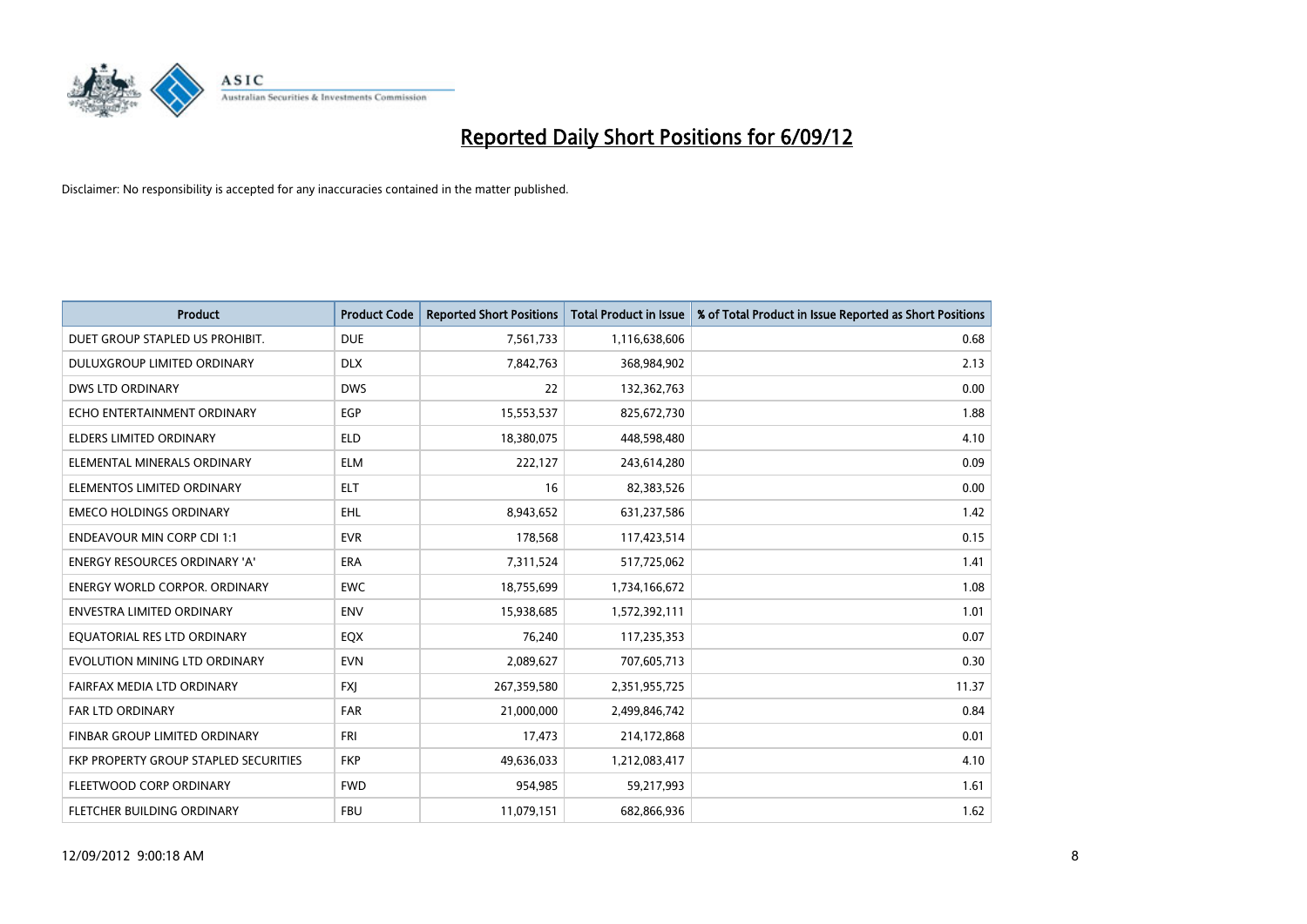

| <b>Product</b>                            | <b>Product Code</b> | <b>Reported Short Positions</b> | <b>Total Product in Issue</b> | % of Total Product in Issue Reported as Short Positions |
|-------------------------------------------|---------------------|---------------------------------|-------------------------------|---------------------------------------------------------|
| <b>FLEXIGROUP LIMITED ORDINARY</b>        | <b>FXL</b>          | 18,773                          | 284,486,499                   | 0.01                                                    |
| FLIGHT CENTRE ORDINARY                    | <b>FLT</b>          | 12,874,849                      | 100,072,666                   | 12.87                                                   |
| <b>FLINDERS MINES LTD ORDINARY</b>        | <b>FMS</b>          | 992,407                         | 1,821,300,404                 | 0.05                                                    |
| FOCUS MINERALS LTD ORDINARY               | <b>FML</b>          | 3,384,131                       | 4,320,773,701                 | 0.08                                                    |
| <b>FORGE GROUP LIMITED ORDINARY</b>       | FGE                 | 562,554                         | 86,169,014                    | 0.65                                                    |
| FORTESCUE METALS GRP ORDINARY             | <b>FMG</b>          | 221,140,680                     | 3,113,798,659                 | 7.10                                                    |
| <b>G.U.D. HOLDINGS ORDINARY</b>           | GUD                 | 1,443,902                       | 71,341,319                    | 2.02                                                    |
| <b>GALAXY RESOURCES ORDINARY</b>          | <b>GXY</b>          | 5,726,819                       | 506,359,341                   | 1.13                                                    |
| <b>GENETIC TECHNOLOGIES ORDINARY</b>      | <b>GTG</b>          | 647,400                         | 464,771,819                   | 0.14                                                    |
| <b>GEODYNAMICS LIMITED ORDINARY</b>       | GDY                 | 850                             | 406,452,608                   | 0.00                                                    |
| <b>GINDALBIE METALS LTD ORDINARY</b>      | <b>GBG</b>          | 55,946,329                      | 1,247,487,454                 | 4.48                                                    |
| <b>GOLD ROAD RES LTD ORDINARY</b>         | GOR                 | 153,292                         | 390,015,665                   | 0.04                                                    |
| <b>GOODMAN FIELDER, ORDINARY</b>          | GFF                 | 37,950,747                      | 1,955,559,207                 | 1.94                                                    |
| <b>GOODMAN GROUP STAPLED US PROHIBIT.</b> | <b>GMG</b>          | 14,218,024                      | 1,607,517,309                 | 0.88                                                    |
| <b>GPT GROUP STAPLED SEC.</b>             | <b>GPT</b>          | 6,361,934                       | 1,766,785,075                 | 0.36                                                    |
| <b>GRAINCORP LIMITED A CLASS ORDINARY</b> | <b>GNC</b>          | 2,236,996                       | 198,318,900                   | 1.13                                                    |
| <b>GRANGE RESOURCES, ORDINARY</b>         | <b>GRR</b>          | 3,072,819                       | 1,155,487,102                 | 0.27                                                    |
| <b>GREENLAND MIN EN LTD ORDINARY</b>      | GGG                 | 3,642,199                       | 416,590,488                   | 0.87                                                    |
| <b>GRYPHON MINERALS LTD ORDINARY</b>      | GRY                 | 18,472,343                      | 348,264,983                   | 5.30                                                    |
| <b>GUILDFORD COAL LTD ORDINARY</b>        | <b>GUF</b>          | 1,906,369                       | 521,046,899                   | 0.37                                                    |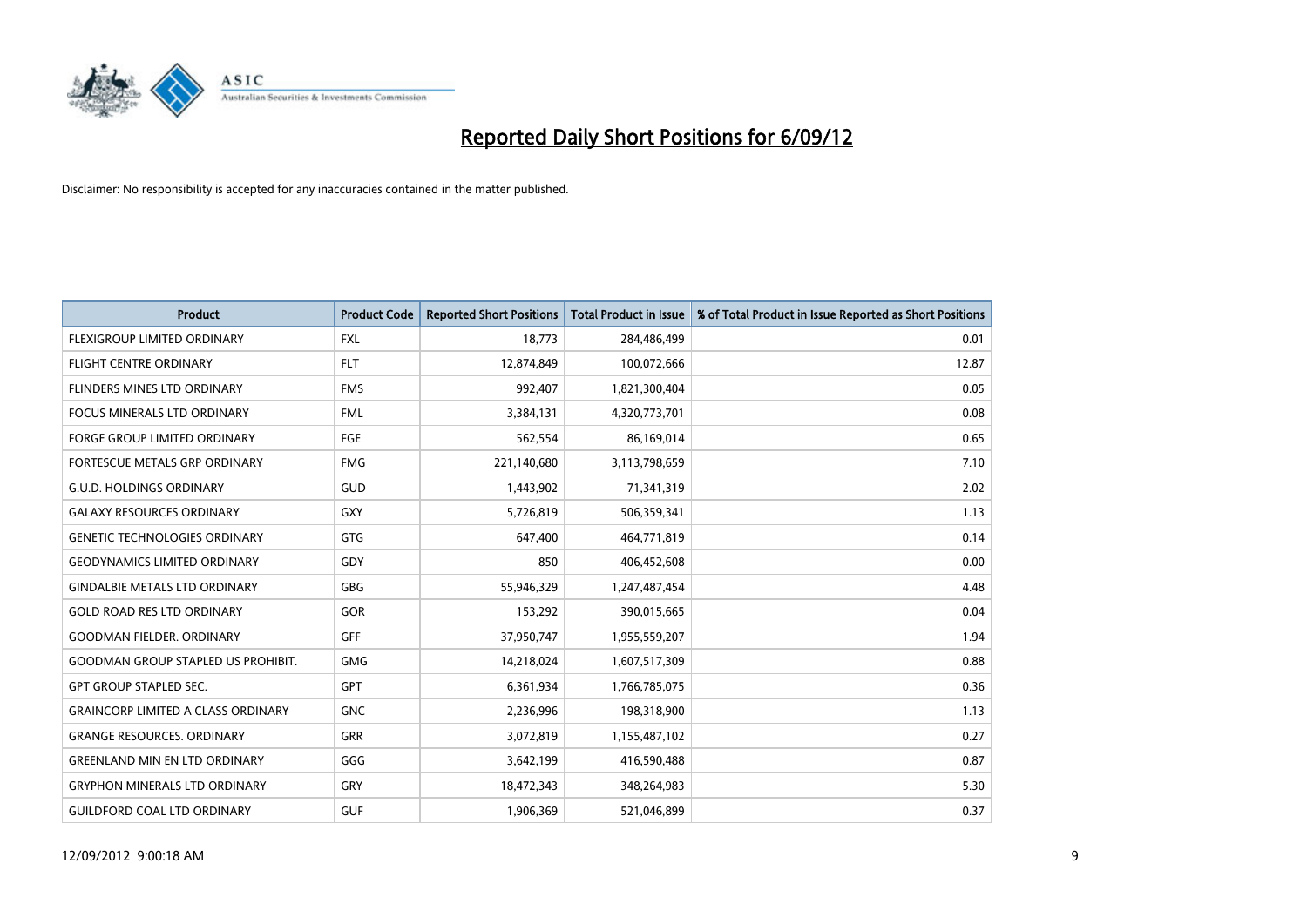

| <b>Product</b>                        | <b>Product Code</b> | <b>Reported Short Positions</b> | <b>Total Product in Issue</b> | % of Total Product in Issue Reported as Short Positions |
|---------------------------------------|---------------------|---------------------------------|-------------------------------|---------------------------------------------------------|
| <b>GUIARAT NRE COAL LTD ORDINARY</b>  | <b>GNM</b>          | 588,088                         | 1,123,137,858                 | 0.05                                                    |
| <b>GUNNS LIMITED ORDINARY</b>         | <b>GNS</b>          | 55,105,305                      | 848,401,559                   | 6.50                                                    |
| <b>GWA GROUP LTD ORDINARY</b>         | <b>GWA</b>          | 12,734,433                      | 302,005,514                   | 4.22                                                    |
| HARVEY NORMAN ORDINARY                | <b>HVN</b>          | 96,350,331                      | 1,062,316,784                 | 9.07                                                    |
| HASTIE GROUP LIMITED ORDINARY         | <b>HST</b>          | 233,914                         | 137,353,504                   | 0.17                                                    |
| HASTINGS DIVERSIFIED STAPLED SECURITY | <b>HDF</b>          | 685,176                         | 530,001,072                   | 0.13                                                    |
| <b>HENDERSON GROUP CDI 1:1</b>        | <b>HGG</b>          | 7,561,641                       | 703,767,300                   | 1.07                                                    |
| HFA HOLDINGS LIMITED ORDINARY         | <b>HFA</b>          | 3,809                           | 117,332,831                   | 0.00                                                    |
| HIGHLANDS PACIFIC ORDINARY            | <b>HIG</b>          | 850,000                         | 789,132,854                   | 0.11                                                    |
| HILLGROVE RES LTD ORDINARY            | <b>HGO</b>          | 6,319,693                       | 1,022,760,221                 | 0.62                                                    |
| HILLS HOLDINGS LTD ORDINARY           | <b>HIL</b>          | 2,885,477                       | 246,500,444                   | 1.17                                                    |
| HORIZON OIL LIMITED ORDINARY          | <b>HZN</b>          | 27,202,917                      | 1,130,811,515                 | 2.41                                                    |
| ICON ENERGY LIMITED ORDINARY          | <b>ICN</b>          | 72                              | 469,301,394                   | 0.00                                                    |
| <b>IINET LIMITED ORDINARY</b>         | <b>IIN</b>          | 47,309                          | 160,968,847                   | 0.03                                                    |
| <b>ILUKA RESOURCES ORDINARY</b>       | <b>ILU</b>          | 45,022,775                      | 418,700,517                   | 10.75                                                   |
| <b>IMDEX LIMITED ORDINARY</b>         | <b>IMD</b>          | 1,312,109                       | 208,235,426                   | 0.63                                                    |
| <b>INCITEC PIVOT ORDINARY</b>         | IPL                 | 2,241,434                       | 1,628,730,107                 | 0.14                                                    |
| <b>INDEPENDENCE GROUP ORDINARY</b>    | <b>IGO</b>          | 11,583,178                      | 232,882,535                   | 4.97                                                    |
| <b>INDOPHIL RESOURCES ORDINARY</b>    | <b>IRN</b>          | 1,294,246                       | 1,203,146,194                 | 0.11                                                    |
| <b>INDUSTREA LIMITED ORDINARY</b>     | IDL                 | 6,327,302                       | 370,268,218                   | 1.71                                                    |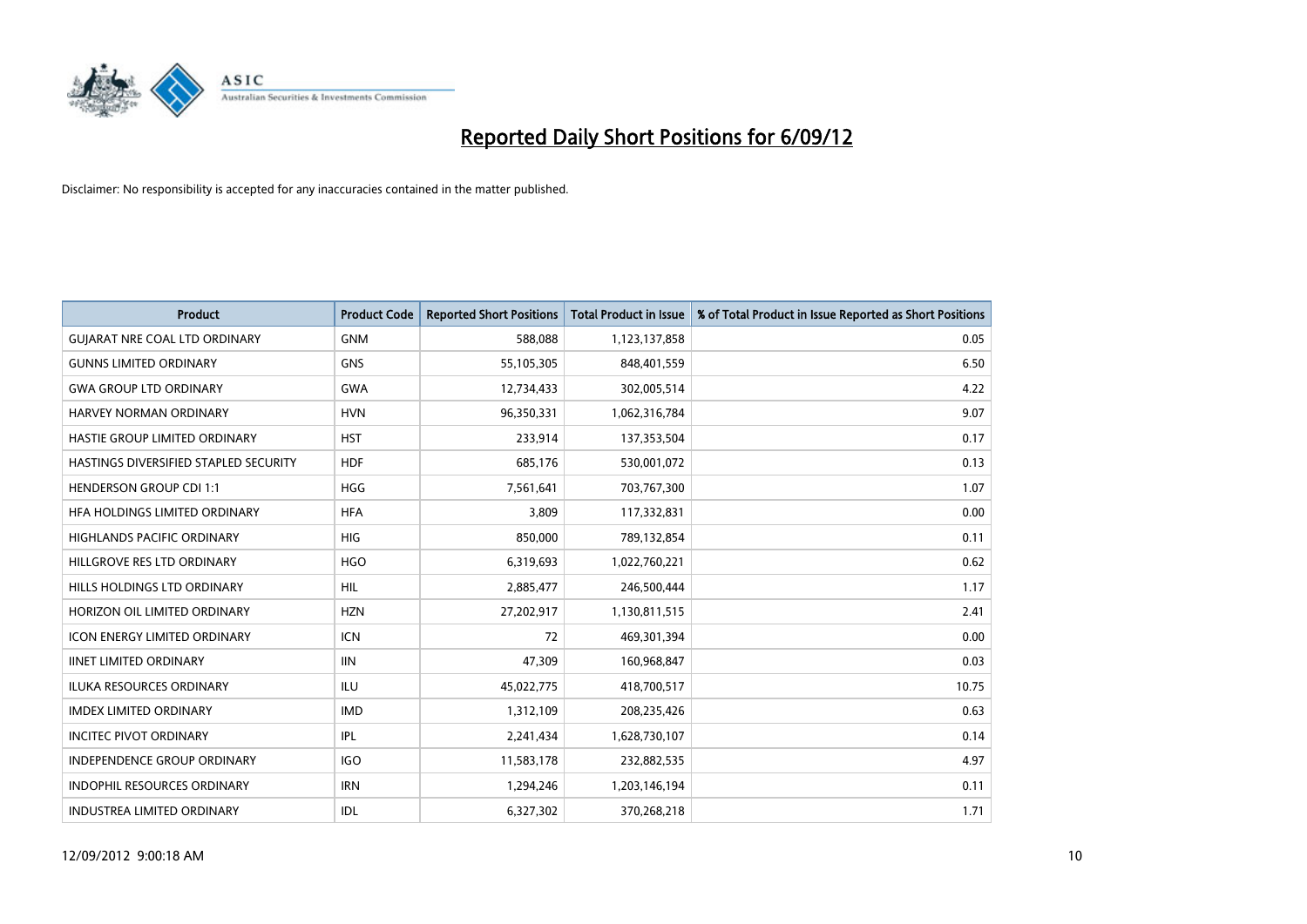

| <b>Product</b>                                  | <b>Product Code</b> | <b>Reported Short Positions</b> | <b>Total Product in Issue</b> | % of Total Product in Issue Reported as Short Positions |
|-------------------------------------------------|---------------------|---------------------------------|-------------------------------|---------------------------------------------------------|
| <b>INFIGEN ENERGY STAPLED SECURITIES</b>        | <b>IFN</b>          | 3,128,122                       | 762,265,972                   | 0.41                                                    |
| INSURANCE AUSTRALIA ORDINARY                    | IAG.                | 5,462,977                       | 2,079,034,021                 | 0.26                                                    |
| <b>INTEGRA MINING LTD, ORDINARY</b>             | <b>IGR</b>          | 4,530,765                       | 934,440,899                   | 0.48                                                    |
| <b>INTREPID MINES ORDINARY</b>                  | <b>IAU</b>          | 7,458,831                       | 553,657,757                   | 1.35                                                    |
| <b>INVESTA OFFICE FUND STAPLED SECURITIES</b>   | <b>IOF</b>          | 2,306,501                       | 614,047,458                   | 0.38                                                    |
| <b>INVOCARE LIMITED ORDINARY</b>                | <b>IVC</b>          | 3,312,381                       | 110,030,298                   | 3.01                                                    |
| <b>ION LIMITED ORDINARY</b>                     | <b>ION</b>          | 164,453                         | 256,365,105                   | 0.06                                                    |
| <b>IOOF HOLDINGS LTD ORDINARY</b>               | <b>IFL</b>          | 2,505,757                       | 229,794,395                   | 1.09                                                    |
| <b>IRESS LIMITED ORDINARY</b>                   | <b>IRE</b>          | 3,245,456                       | 128,428,871                   | 2.53                                                    |
| <b>IRON ORE HOLDINGS ORDINARY</b>               | <b>IOH</b>          | 46,313                          | 161,174,005                   | 0.03                                                    |
| ISHARES GLB CONSSTA CDI 1:1                     | X                   | 2,155                           | 4,750,000                     | 0.05                                                    |
| ISHARES GLB HEALTH CDI 1:1                      | IXJ                 | 2,147                           | 13,050,000                    | 0.02                                                    |
| ISHARES MSCI AUS 200 ISHARES MSCI AUS 200       | <b>IOZ</b>          | 10,552                          | 5,705,098                     | 0.18                                                    |
| <b>ISHARES MSCI EAFE CDI 1:1</b>                | <b>IVE</b>          | 1,923                           | 590,400,000                   | 0.00                                                    |
| <b>IVANHOE AUSTRALIA ORDINARY</b>               | <b>IVA</b>          | 3,317,807                       | 554,687,635                   | 0.60                                                    |
| <b>JAMES HARDIE INDUST CHESS DEPOSITARY INT</b> | <b>IHX</b>          | 10,532,862                      | 438,454,630                   | 2.40                                                    |
| <b>IB HI-FI LIMITED ORDINARY</b>                | <b>IBH</b>          | 20,239,695                      | 98,850,643                    | 20.48                                                   |
| <b>JUPITER MINES ORDINARY</b>                   | <b>IMS</b>          | 74                              | 2,281,835,383                 | 0.00                                                    |
| <b>KAGARA LTD ORDINARY</b>                      | <b>KZL</b>          | 2,999,427                       | 798,953,117                   | 0.38                                                    |
| KANGAROO RES LTD ORDINARY                       | <b>KRL</b>          | 2,176,345                       | 3,434,430,012                 | 0.06                                                    |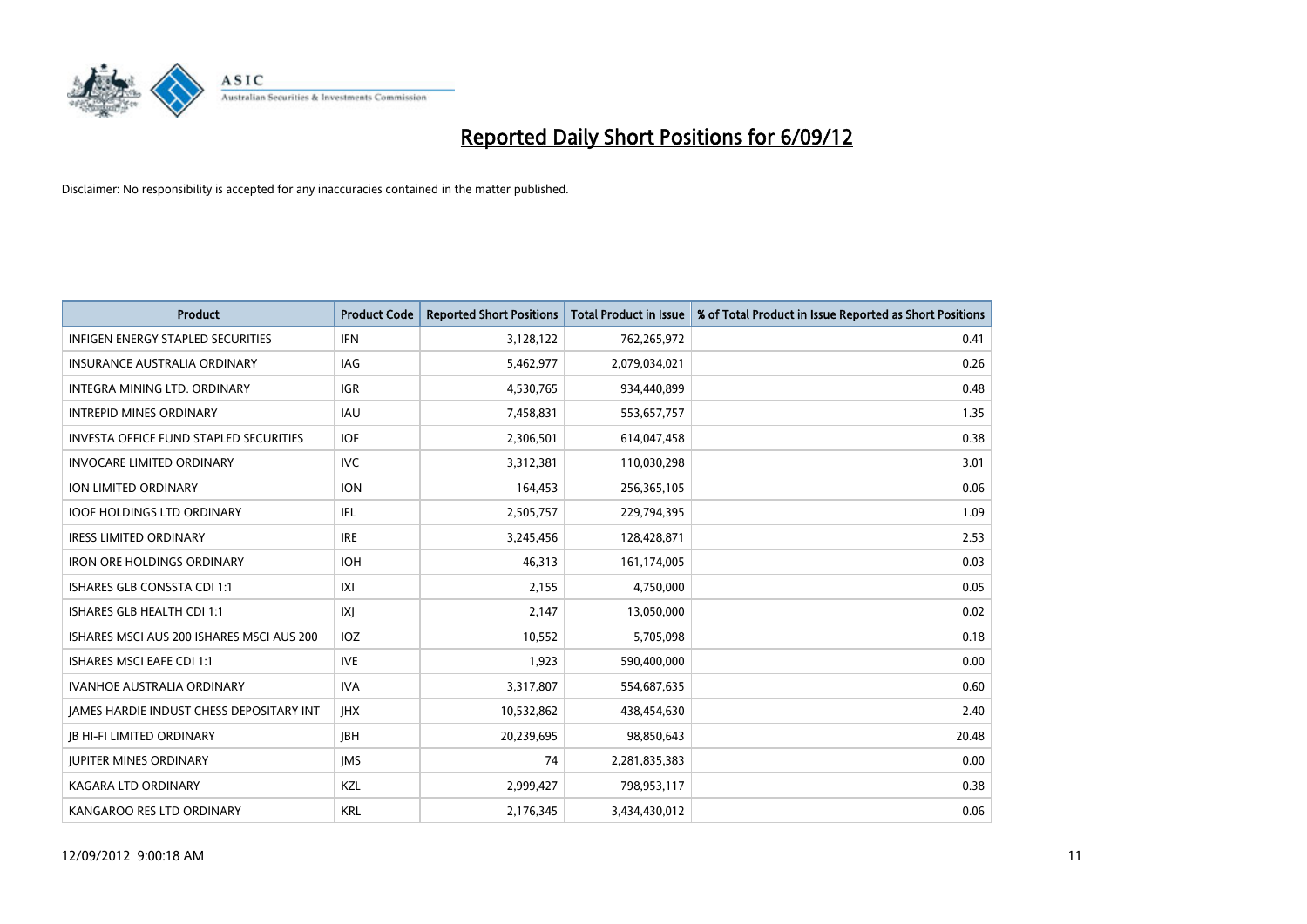

| <b>Product</b>                        | <b>Product Code</b> | <b>Reported Short Positions</b> | <b>Total Product in Issue</b> | % of Total Product in Issue Reported as Short Positions |
|---------------------------------------|---------------------|---------------------------------|-------------------------------|---------------------------------------------------------|
| KAROON GAS AUSTRALIA ORDINARY         | <b>KAR</b>          | 1,081,699                       | 221,420,769                   | 0.49                                                    |
| KATHMANDU HOLD LTD ORDINARY           | <b>KMD</b>          | 1,278,705                       | 200,165,940                   | 0.64                                                    |
| <b>KBL MINING LIMITED ORDINARY</b>    | <b>KBL</b>          | 1,820                           | 285,421,456                   | 0.00                                                    |
| KENTOR GOLD LIMITED ORDINARY          | KGL                 | 275                             | 140,040,563                   | 0.00                                                    |
| KINGSGATE CONSOLID. ORDINARY          | <b>KCN</b>          | 7,400,610                       | 151,347,122                   | 4.89                                                    |
| KINGSROSE MINING LTD ORDINARY         | <b>KRM</b>          | 71,612                          | 289,243,617                   | 0.02                                                    |
| LEIGHTON HOLDINGS ORDINARY            | LEI                 | 15,592,164                      | 337,087,596                   | 4.63                                                    |
| LEND LEASE GROUP UNIT/ORD STAPLED     | LLC                 | 7,164,528                       | 572,789,827                   | 1.25                                                    |
| LINC ENERGY LTD ORDINARY              | <b>LNC</b>          | 44,329,544                      | 504,487,631                   | 8.79                                                    |
| LIQUEFIED NATURAL ORDINARY            | <b>LNG</b>          | 272,800                         | 267,699,015                   | 0.10                                                    |
| LYNAS CORPORATION ORDINARY            | <b>LYC</b>          | 213,792,537                     | 1,715,029,131                 | 12.47                                                   |
| M2 TELECOMMUNICATION ORDINARY         | <b>MTU</b>          | 2,433,879                       | 156,581,954                   | 1.55                                                    |
| MACA LIMITED ORDINARY                 | <b>MLD</b>          | 38,649                          | 150,000,000                   | 0.03                                                    |
| <b>MACMAHON HOLDINGS ORDINARY</b>     | <b>MAH</b>          | 4,701,920                       | 741,316,038                   | 0.63                                                    |
| MACQ ATLAS ROADS GRP ORDINARY STAPLED | <b>MOA</b>          | 5,567,675                       | 478,531,436                   | 1.16                                                    |
| MACQUARIE GROUP LTD ORDINARY          | <b>MOG</b>          | 6,793,454                       | 340,046,521                   | 2.00                                                    |
| MAGELLAN FLAGSHIP ORDINARY            | <b>MFF</b>          | 220                             | 344,844,354                   | 0.00                                                    |
| MARENGO MINING ORDINARY               | <b>MGO</b>          | 39,850                          | 1,137,720,551                 | 0.00                                                    |
| MATRIX C & E LTD ORDINARY             | <b>MCE</b>          | 1,056,120                       | 94,555,428                    | 1.12                                                    |
| MAVERICK DRILLING ORDINARY            | <b>MAD</b>          | 2,703,110                       | 316,613,894                   | 0.85                                                    |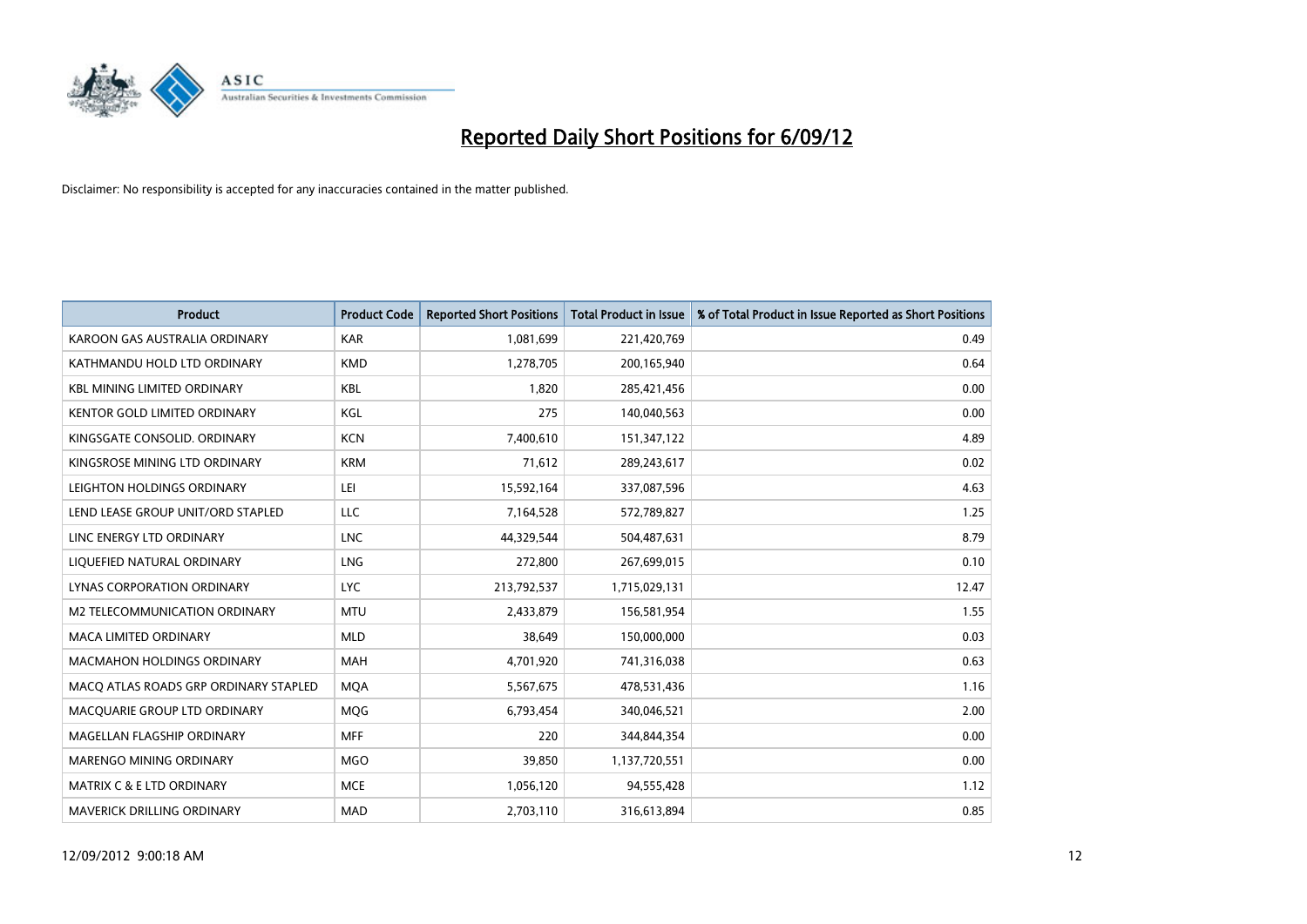

| <b>Product</b>                   | <b>Product Code</b> | <b>Reported Short Positions</b> | <b>Total Product in Issue</b> | % of Total Product in Issue Reported as Short Positions |
|----------------------------------|---------------------|---------------------------------|-------------------------------|---------------------------------------------------------|
| MCMILLAN SHAKESPEARE ORDINARY    | <b>MMS</b>          | 2,617                           | 74,523,965                    | 0.00                                                    |
| MEDUSA MINING LTD ORDINARY       | <b>MML</b>          | 1,398,683                       | 188,903,911                   | 0.74                                                    |
| MELBOURNE IT LIMITED ORDINARY    | <b>MLB</b>          | 50,002                          | 81,965,992                    | 0.06                                                    |
| MEO AUSTRALIA LTD ORDINARY       | <b>MEO</b>          | 4,917,224                       | 539,913,260                   | 0.91                                                    |
| <b>MERMAID MARINE ORDINARY</b>   | <b>MRM</b>          | 1,538,472                       | 219,453,350                   | 0.70                                                    |
| MESOBLAST LIMITED ORDINARY       | <b>MSB</b>          | 18,459,558                      | 284,478,361                   | 6.49                                                    |
| <b>METALS X LIMITED ORDINARY</b> | <b>MLX</b>          | 1,830,817                       | 1,316,663,257                 | 0.14                                                    |
| METCASH LIMITED ORDINARY         | <b>MTS</b>          | 48,034,663                      | 880,704,786                   | 5.45                                                    |
| METMINCO LIMITED ORDINARY        | <b>MNC</b>          | 236                             | 1,749,541,573                 | 0.00                                                    |
| MHM METALS LIMITED ORDINARY      | <b>MHM</b>          | 37,083                          | 118,077,167                   | 0.03                                                    |
| MICLYN EXP OFFSHR ORDINARY       | <b>MIO</b>          | 71,435                          | 278,515,705                   | 0.03                                                    |
| MILTON CORPORATION ORDINARY      | <b>MLT</b>          | 12,800                          | 121,625,655                   | 0.01                                                    |
| MINCOR RESOURCES NL ORDINARY     | <b>MCR</b>          | 1,009,921                       | 188,208,274                   | 0.54                                                    |
| MINERAL DEPOSITS ORDINARY        | <b>MDL</b>          | 458,386                         | 83,538,786                    | 0.55                                                    |
| MINERAL RESOURCES, ORDINARY      | <b>MIN</b>          | 4,811,107                       | 184,956,018                   | 2.60                                                    |
| MIRABELA NICKEL LTD ORDINARY     | <b>MBN</b>          | 13,298,372                      | 876,571,645                   | 1.52                                                    |
| MIRVAC GROUP STAPLED SECURITIES  | <b>MGR</b>          | 15,411,716                      | 3,425,587,451                 | 0.45                                                    |
| MOLOPO ENERGY LTD ORDINARY       | <b>MPO</b>          | 701,266                         | 245,849,711                   | 0.29                                                    |
| MOLY MINES LIMITED ORDINARY      | <b>MOL</b>          | 101                             | 384,893,989                   | 0.00                                                    |
| MONADELPHOUS GROUP ORDINARY      | <b>MND</b>          | 5,064,617                       | 88,674,327                    | 5.71                                                    |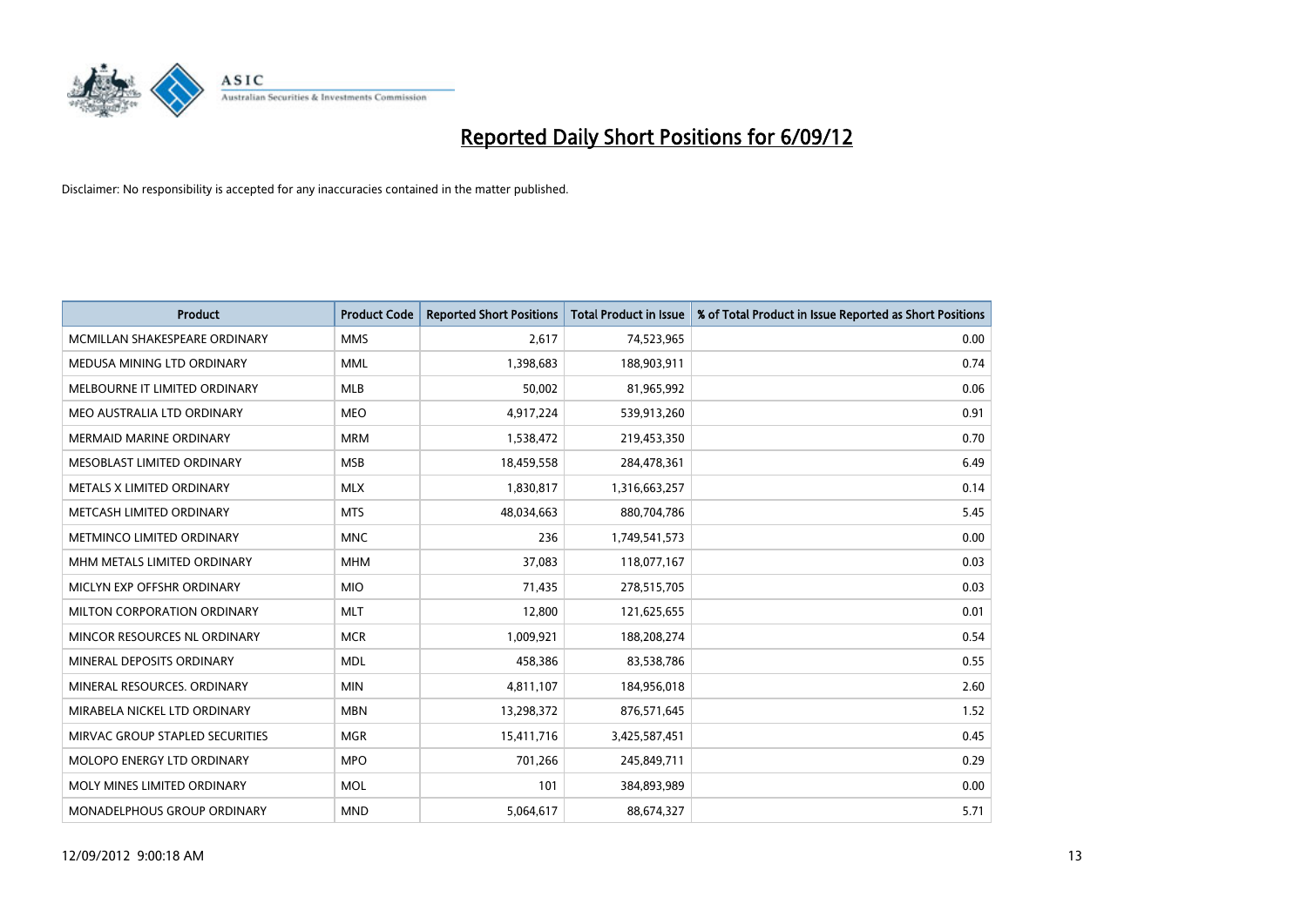

| <b>Product</b>                  | <b>Product Code</b> | <b>Reported Short Positions</b> | <b>Total Product in Issue</b> | % of Total Product in Issue Reported as Short Positions |
|---------------------------------|---------------------|---------------------------------|-------------------------------|---------------------------------------------------------|
| MORTGAGE CHOICE LTD ORDINARY    | <b>MOC</b>          | 2,270,632                       | 120,969,572                   | 1.88                                                    |
| MOUNT GIBSON IRON ORDINARY      | <b>MGX</b>          | 5,166,499                       | 1,085,728,430                 | 0.48                                                    |
| MURCHISON METALS LTD ORDINARY   | <b>MMX</b>          | 3,902,571                       | 450,427,346                   | 0.87                                                    |
| MYER HOLDINGS LTD ORDINARY      | <b>MYR</b>          | 56,268,601                      | 583,384,551                   | 9.65                                                    |
| <b>MYSTATE LIMITED ORDINARY</b> | <b>MYS</b>          | 20,991                          | 87,012,663                    | 0.02                                                    |
| NATIONAL AUST, BANK ORDINARY    | <b>NAB</b>          | 27,600,637                      | 2,273,158,183                 | 1.21                                                    |
| NAVITAS LIMITED ORDINARY        | <b>NVT</b>          | 11,846,744                      | 375,318,628                   | 3.16                                                    |
| NEON ENERGY LIMITED ORDINARY    | <b>NEN</b>          | 3,488,135                       | 439,739,518                   | 0.79                                                    |
| NEW HOPE CORPORATION ORDINARY   | <b>NHC</b>          | 3,085,100                       | 830,411,534                   | 0.37                                                    |
| NEWCREST MINING ORDINARY        | <b>NCM</b>          | 1,795,463                       | 765,000,000                   | 0.23                                                    |
| NEWS CORP A NON-VOTING CDI      | <b>NWSLV</b>        | 3,338,769                       | 1,563,924,615                 | 0.21                                                    |
| NEWS CORP B VOTING CDI          | <b>NWS</b>          | 1,337,319                       | 798,520,953                   | 0.17                                                    |
| NEWSAT LIMITED ORDINARY         | <b>NWT</b>          | 70,000                          | 233,052,157                   | 0.03                                                    |
| NEXTDC LIMITED ORDINARY         | <b>NXT</b>          | 2,432,067                       | 150,602,388                   | 1.61                                                    |
| NEXUS ENERGY LIMITED ORDINARY   | <b>NXS</b>          | 3,132,270                       | 1,329,821,159                 | 0.24                                                    |
| NIB HOLDINGS LIMITED ORDINARY   | <b>NHF</b>          | 3,932                           | 439,004,182                   | 0.00                                                    |
| NIDO PETROLEUM ORDINARY         | <b>NDO</b>          | 105,313                         | 1,390,829,818                 | 0.01                                                    |
| NOBLE MINERAL RES ORDINARY      | <b>NMG</b>          | 4,536,497                       | 610,147,952                   | 0.74                                                    |
| NORFOLK GROUP ORDINARY          | <b>NFK</b>          | 350                             | 158,890,730                   | 0.00                                                    |
| NORTHERN IRON LTD ORDINARY      | <b>NFE</b>          | 168,718                         | 369,980,113                   | 0.05                                                    |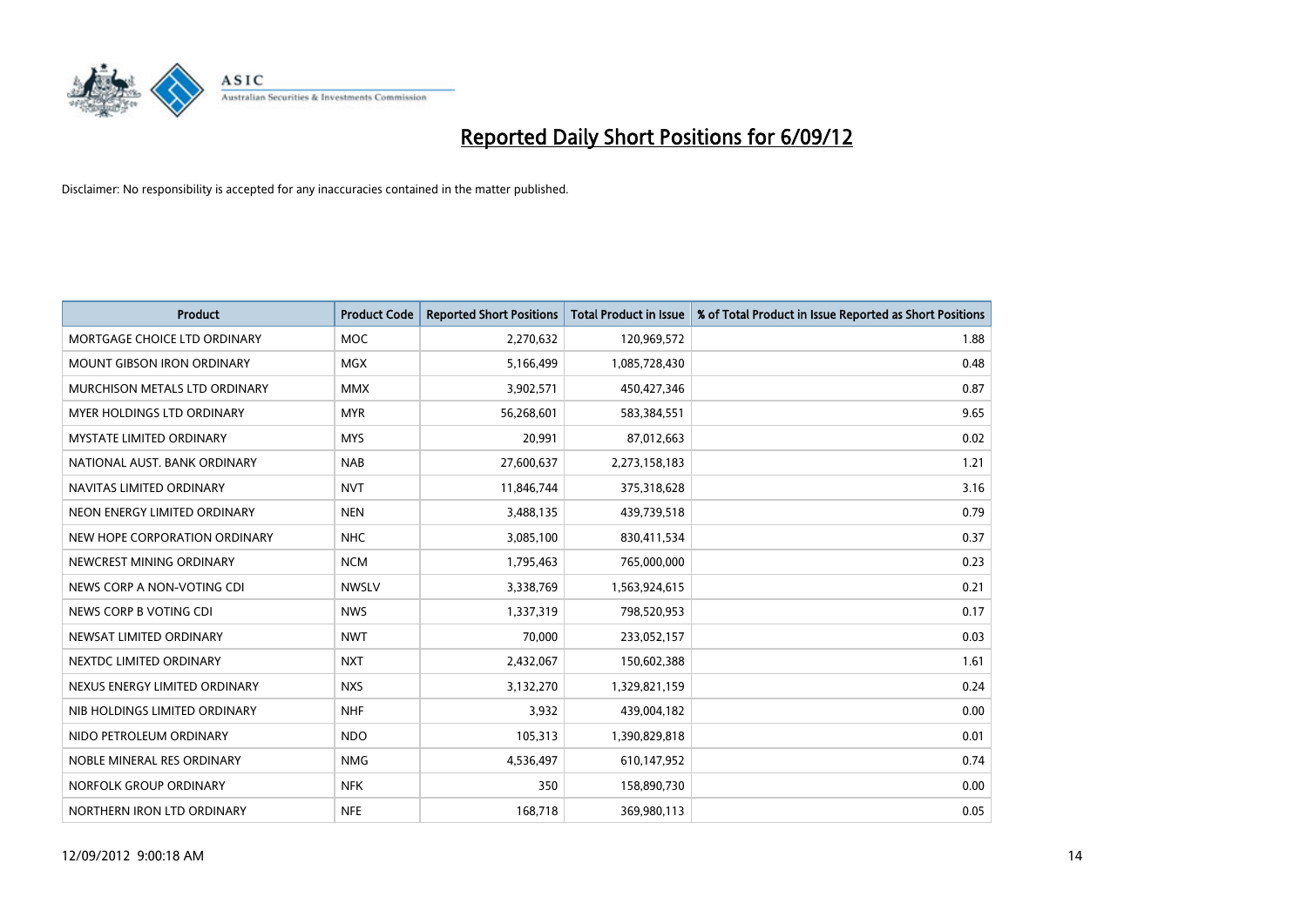

| <b>Product</b>                        | <b>Product Code</b> | <b>Reported Short Positions</b> | <b>Total Product in Issue</b> | % of Total Product in Issue Reported as Short Positions |
|---------------------------------------|---------------------|---------------------------------|-------------------------------|---------------------------------------------------------|
| NORTHERN STAR ORDINARY                | <b>NST</b>          | 1,310,779                       | 417,487,869                   | 0.31                                                    |
| NRW HOLDINGS LIMITED ORDINARY         | <b>NWH</b>          | 2,788,051                       | 278,888,011                   | 1.00                                                    |
| NUFARM LIMITED ORDINARY               | <b>NUF</b>          | 5,332,809                       | 262,142,247                   | 2.03                                                    |
| NUPLEX INDUSTRIES ORDINARY            | <b>NPX</b>          | 31,473                          | 196,748,316                   | 0.02                                                    |
| OAKTON LIMITED ORDINARY               | <b>OKN</b>          | 165,535                         | 91,721,874                    | 0.18                                                    |
| OCEANAGOLD CORP. CHESS DEPOSITARY INT | <b>OGC</b>          | 1,002,865                       | 262,982,710                   | 0.38                                                    |
| OIL SEARCH LTD ORDINARY               | <b>OSH</b>          | 4,553,008                       | 1,331,356,047                 | 0.34                                                    |
| OM HOLDINGS LIMITED ORDINARY          | <b>OMH</b>          | 4,369,264                       | 604,105,150                   | 0.72                                                    |
| ORICA LIMITED ORDINARY                | ORI                 | 1,559,103                       | 365,642,802                   | 0.43                                                    |
| ORIGIN ENERGY ORDINARY                | ORG                 | 7,575,360                       | 1,090,096,548                 | 0.69                                                    |
| OROCOBRE LIMITED ORDINARY             | <b>ORE</b>          | 53,467                          | 103,195,029                   | 0.05                                                    |
| OROTONGROUP LIMITED ORDINARY          | <b>ORL</b>          | 88,522                          | 40,880,902                    | 0.22                                                    |
| OZ MINERALS ORDINARY                  | OZL                 | 6,185,506                       | 303,470,022                   | 2.04                                                    |
| <b>PACIFIC BRANDS ORDINARY</b>        | <b>PBG</b>          | 6,859,512                       | 912,915,695                   | 0.75                                                    |
| PALADIN ENERGY LTD ORDINARY           | <b>PDN</b>          | 68,424,757                      | 836,825,651                   | 8.18                                                    |
| PANAUST LIMITED ORDINARY              | <b>PNA</b>          | 4,035,295                       | 604,599,995                   | 0.67                                                    |
| PANORAMIC RESOURCES ORDINARY          | PAN                 | 7,599,547                       | 255,681,195                   | 2.97                                                    |
| PAPERLINX LIMITED ORDINARY            | <b>PPX</b>          | 1,326,443                       | 609,280,761                   | 0.22                                                    |
| PAPILLON RES LTD ORDINARY             | <b>PIR</b>          | 665,599                         | 246,366,045                   | 0.27                                                    |
| PEET LIMITED ORDINARY                 | <b>PPC</b>          | 1,538,453                       | 321,010,215                   | 0.48                                                    |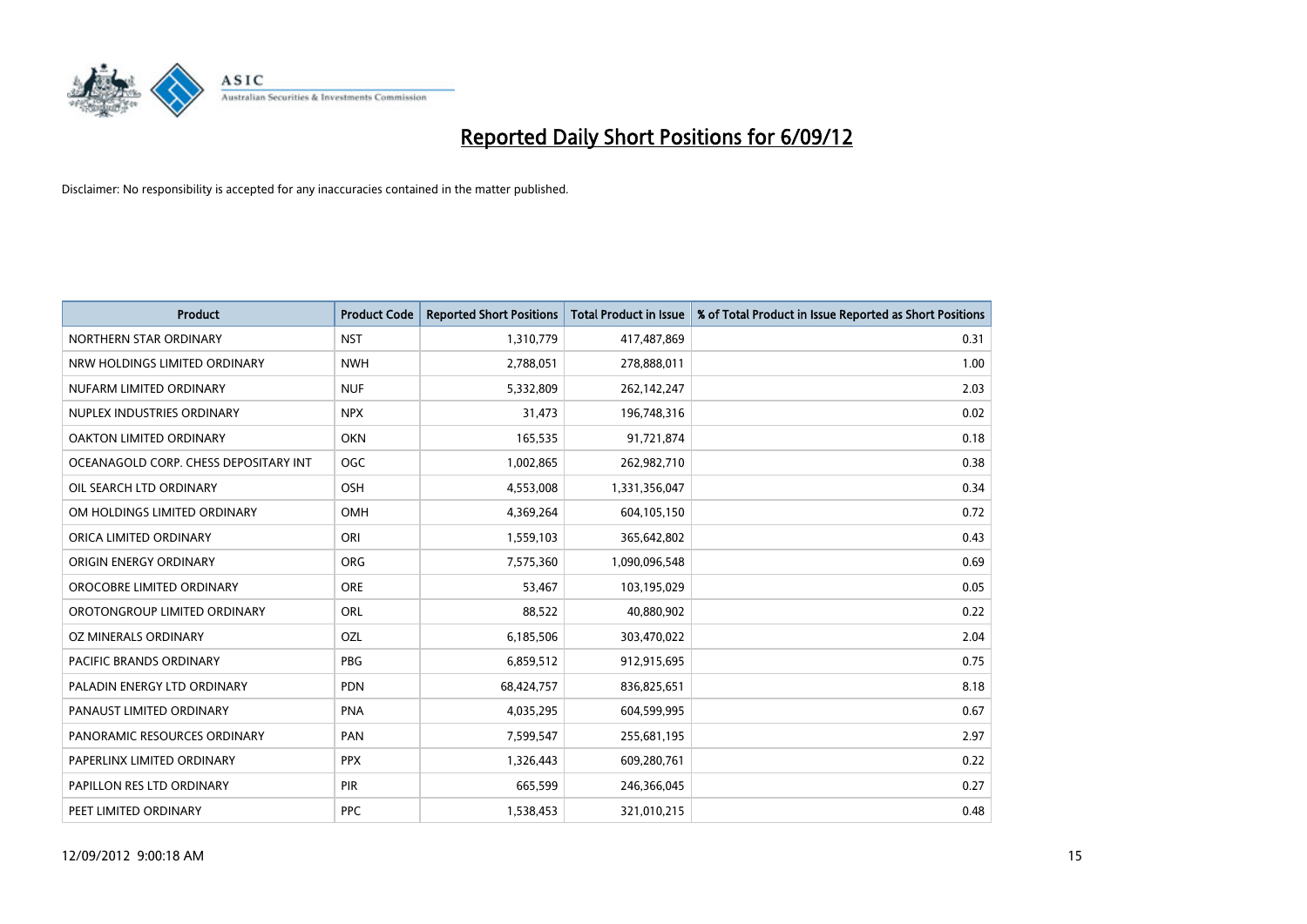

| <b>Product</b>                 | <b>Product Code</b> | <b>Reported Short Positions</b> | <b>Total Product in Issue</b> | % of Total Product in Issue Reported as Short Positions |
|--------------------------------|---------------------|---------------------------------|-------------------------------|---------------------------------------------------------|
| PERILYA LIMITED ORDINARY       | PEM                 | 609,815                         | 769,316,426                   | 0.08                                                    |
| PERPETUAL LIMITED ORDINARY     | PPT                 | 2,243,680                       | 41,980,678                    | 5.34                                                    |
| PERSEUS MINING LTD ORDINARY    | PRU                 | 10,945,377                      | 457,962,088                   | 2.39                                                    |
| PHARMAXIS LTD ORDINARY         | <b>PXS</b>          | 5,297,549                       | 307,888,389                   | 1.72                                                    |
| PLATINUM ASSET ORDINARY        | <b>PTM</b>          | 10,270,694                      | 561,347,878                   | 1.83                                                    |
| PLATINUM AUSTRALIA ORDINARY    | <b>PLA</b>          | 836,127                         | 504,968,043                   | 0.17                                                    |
| PMI GOLD CORP CDI 1:1          | <b>PVM</b>          | 31,837                          | 71,705,667                    | 0.04                                                    |
| PMP LIMITED ORDINARY           | <b>PMP</b>          | 71,219                          | 323,781,124                   | 0.02                                                    |
| PREMIER INVESTMENTS ORDINARY   | <b>PMV</b>          | 713,414                         | 155,260,478                   | 0.46                                                    |
| PRIMA BIOMED LTD ORDINARY      | <b>PRR</b>          | 4,946,600                       | 1,066,063,388                 | 0.46                                                    |
| PRIMARY HEALTH CARE ORDINARY   | <b>PRY</b>          | 21,760,314                      | 501,717,314                   | 4.34                                                    |
| PRIMEAG AUSTRALIA ORDINARY     | PAG                 | 73,789                          | 266,394,444                   | 0.03                                                    |
| PROGRAMMED ORDINARY            | <b>PRG</b>          | 520,034                         | 118,175,280                   | 0.44                                                    |
| <b>QANTAS AIRWAYS ORDINARY</b> | QAN                 | 18,588,423                      | 2,265,123,620                 | 0.82                                                    |
| OBE INSURANCE GROUP ORDINARY   | <b>OBE</b>          | 54,644,999                      | 1,181,684,901                 | 4.62                                                    |
| OR NATIONAL LIMITED ORDINARY   | <b>ORN</b>          | 17,519,199                      | 2,440,000,000                 | 0.72                                                    |
| ORXPHARMA LTD ORDINARY         | <b>QRX</b>          | 194,934                         | 144,577,206                   | 0.13                                                    |
| QUBE LOGISTICS HLDG ORDINARY   | QUB                 | 6,316,075                       | 921,407,185                   | 0.69                                                    |
| RAMELIUS RESOURCES ORDINARY    | <b>RMS</b>          | 5,860,526                       | 336,256,949                   | 1.74                                                    |
| RAMSAY HEALTH CARE ORDINARY    | <b>RHC</b>          | 2,681,518                       | 202,081,252                   | 1.33                                                    |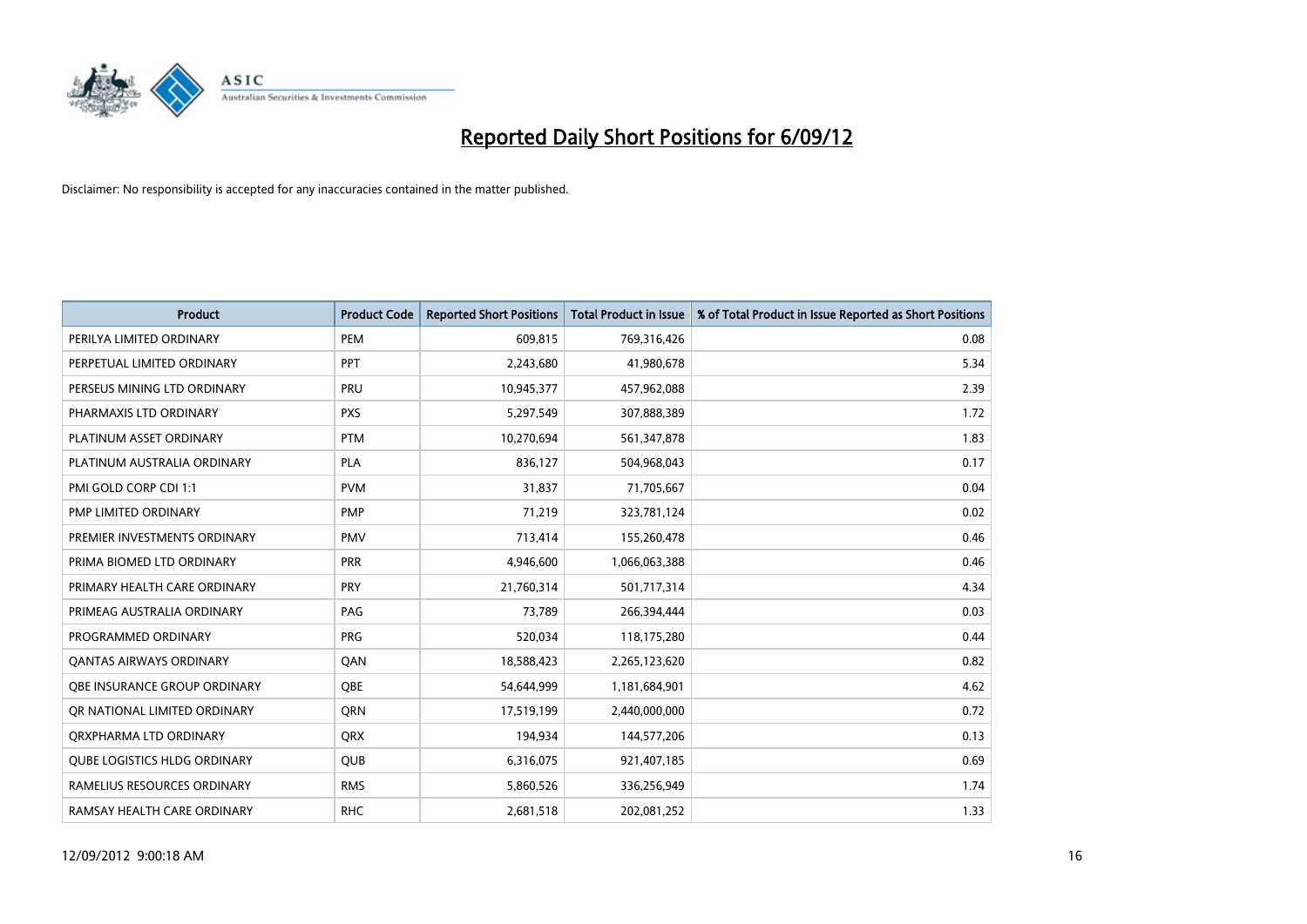

| <b>Product</b>                      | <b>Product Code</b> | <b>Reported Short Positions</b> | <b>Total Product in Issue</b> | % of Total Product in Issue Reported as Short Positions |
|-------------------------------------|---------------------|---------------------------------|-------------------------------|---------------------------------------------------------|
| RANGE RESOURCES LTD ORDINARY        | <b>RRS</b>          | 351,831                         | 2,118,880,660                 | 0.02                                                    |
| <b>RCR TOMLINSON ORDINARY</b>       | <b>RCR</b>          | 114,888                         | 133,476,265                   | 0.09                                                    |
| <b>REA GROUP ORDINARY</b>           | <b>REA</b>          | 195,099                         | 131,714,699                   | 0.15                                                    |
| RECKON LIMITED ORDINARY             | <b>RKN</b>          | 570,058                         | 129,488,015                   | 0.44                                                    |
| <b>RED 5 LIMITED ORDINARY</b>       | <b>RED</b>          | 207,833                         | 135,488,008                   | 0.15                                                    |
| RED EMPEROR RESOURCE ORDINARY       | <b>RMP</b>          | 4,500                           | 266,234,221                   | 0.00                                                    |
| <b>RED FORK ENERGY ORDINARY</b>     | <b>RFE</b>          | 2,100,435                       | 310,324,853                   | 0.68                                                    |
| REDBANK ENERGY LTD ORDINARY         | AEJ                 | 13                              | 786,287                       | 0.00                                                    |
| REGIS RESOURCES ORDINARY            | <b>RRL</b>          | 615,229                         | 453,865,720                   | 0.14                                                    |
| RESMED INC CDI 10:1                 | <b>RMD</b>          | 2,108,034                       | 1,556,242,300                 | 0.14                                                    |
| RESOLUTE MINING ORDINARY            | <b>RSG</b>          | 1,246,544                       | 628,628,623                   | 0.20                                                    |
| <b>RESOURCE GENERATION ORDINARY</b> | <b>RES</b>          | 173                             | 262,895,652                   | 0.00                                                    |
| REVERSE CORP LIMITED ORDINARY       | <b>REF</b>          | 100                             | 92,382,175                    | 0.00                                                    |
| REX MINERALS LIMITED ORDINARY       | <b>RXM</b>          | 600,149                         | 188,907,284                   | 0.32                                                    |
| <b>RHG LIMITED ORDINARY</b>         | <b>RHG</b>          | 36,083                          | 308,483,177                   | 0.01                                                    |
| RIALTO ENERGY ORDINARY              | <b>RIA</b>          | 41                              | 672,259,992                   | 0.00                                                    |
| RIO TINTO LIMITED ORDINARY          | <b>RIO</b>          | 17,447,982                      | 435,758,720                   | 4.00                                                    |
| ROC OIL COMPANY ORDINARY            | <b>ROC</b>          | 1,973,097                       | 683,235,552                   | 0.29                                                    |
| <b>RURALCO HOLDINGS ORDINARY</b>    | <b>RHL</b>          | 12,000                          | 55,019,284                    | 0.02                                                    |
| SABRE RESOURCES ORDINARY            | <b>SBR</b>          | 185,000                         | 180.472.228                   | 0.10                                                    |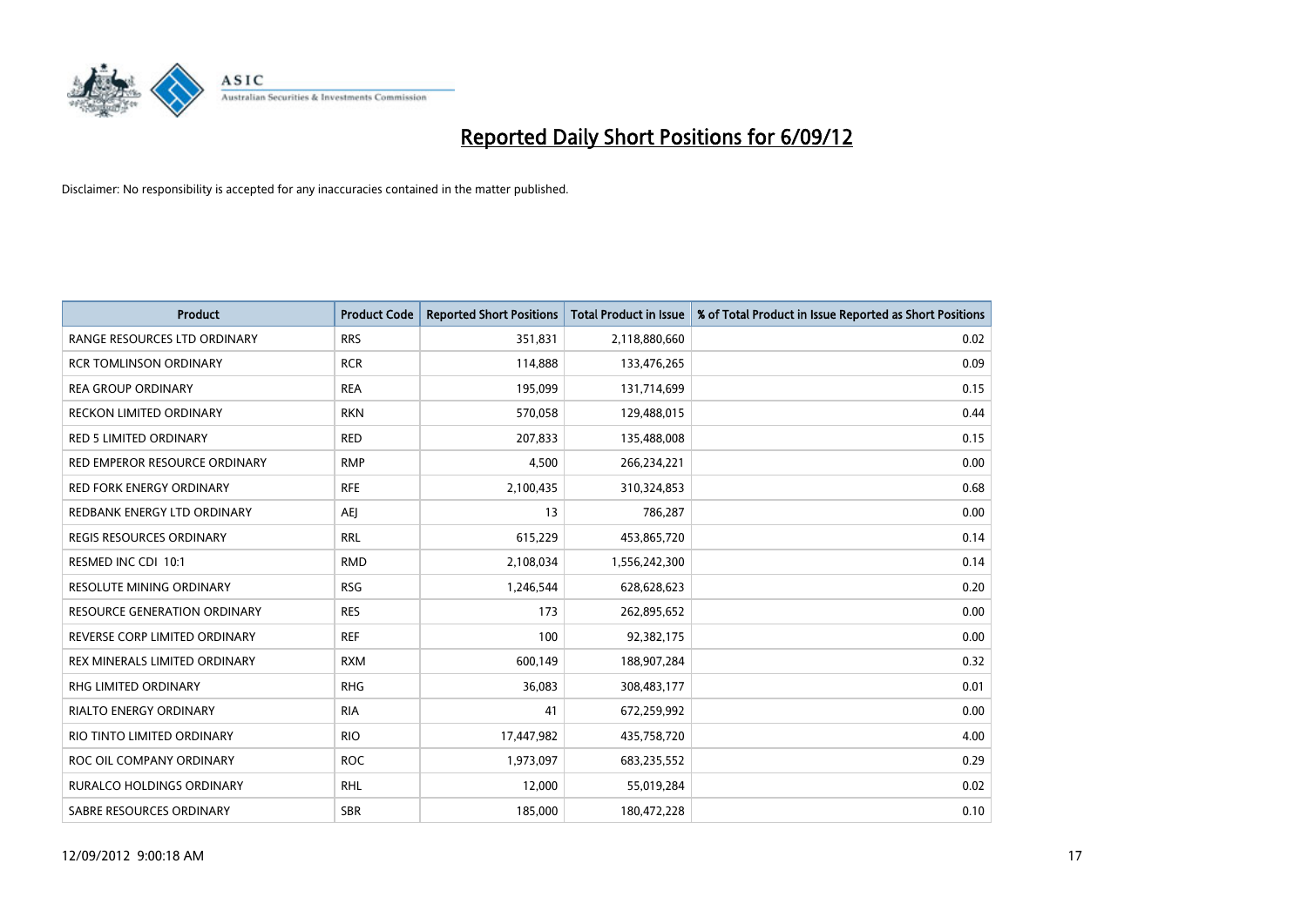

| <b>Product</b>                           | <b>Product Code</b> | <b>Reported Short Positions</b> | <b>Total Product in Issue</b> | % of Total Product in Issue Reported as Short Positions |
|------------------------------------------|---------------------|---------------------------------|-------------------------------|---------------------------------------------------------|
| SAI GLOBAL LIMITED ORDINARY              | SAI                 | 3,166,828                       | 204,809,783                   | 1.55                                                    |
| SALMAT LIMITED ORDINARY                  | <b>SLM</b>          | 2,352,880                       | 159,802,174                   | 1.47                                                    |
| SAMSON OIL & GAS LTD ORDINARY            | SSN                 | 3,786,058                       | 1,790,588,459                 | 0.21                                                    |
| SANDFIRE RESOURCES ORDINARY              | <b>SFR</b>          | 4,548,768                       | 151,557,635                   | 3.00                                                    |
| SANTOS LTD ORDINARY                      | <b>STO</b>          | 5,689,478                       | 953,041,775                   | 0.60                                                    |
| SARACEN MINERAL ORDINARY                 | <b>SAR</b>          | 4,802,142                       | 594,815,640                   | 0.81                                                    |
| SEDGMAN LIMITED ORDINARY                 | <b>SDM</b>          | 102,342                         | 215,512,930                   | 0.05                                                    |
| SEEK LIMITED ORDINARY                    | <b>SEK</b>          | 11,761,907                      | 337,101,307                   | 3.49                                                    |
| SENEX ENERGY LIMITED ORDINARY            | <b>SXY</b>          | 4,215,647                       | 1,138,734,837                 | 0.37                                                    |
| SERVCORP LIMITED ORDINARY                | SRV                 | 42,718                          | 98,440,807                    | 0.04                                                    |
| SERVICE STREAM ORDINARY                  | <b>SSM</b>          | 1,311                           | 283,418,867                   | 0.00                                                    |
| SEVEN GROUP HOLDINGS ORDINARY            | <b>SVW</b>          | 1,699,212                       | 307,410,281                   | 0.55                                                    |
| SEVEN WEST MEDIA LTD ORDINARY            | <b>SWM</b>          | 17,825,849                      | 999,160,872                   | 1.78                                                    |
| SIGMA PHARMACEUTICAL ORDINARY            | <b>SIP</b>          | 5,505,544                       | 1,186,303,520                 | 0.46                                                    |
| SILEX SYSTEMS ORDINARY                   | <b>SLX</b>          | 817,035                         | 170,143,997                   | 0.48                                                    |
| SILVER LAKE RESOURCE ORDINARY            | <b>SLR</b>          | 9,133,992                       | 225,493,476                   | 4.05                                                    |
| SIMS METAL MGMT LTD ORDINARY             | SGM                 | 9,427,935                       | 204,835,577                   | 4.60                                                    |
| SINGAPORE TELECOMM. CHESS DEPOSITARY INT | <b>SGT</b>          | 10,494,203                      | 154,444,714                   | 6.79                                                    |
| SKILLED GROUP LTD ORDINARY               | <b>SKE</b>          | 580.000                         | 233,487,276                   | 0.25                                                    |
| <b>SLATER &amp; GORDON ORDINARY</b>      | SGH                 | 1,001                           | 168,600,731                   | 0.00                                                    |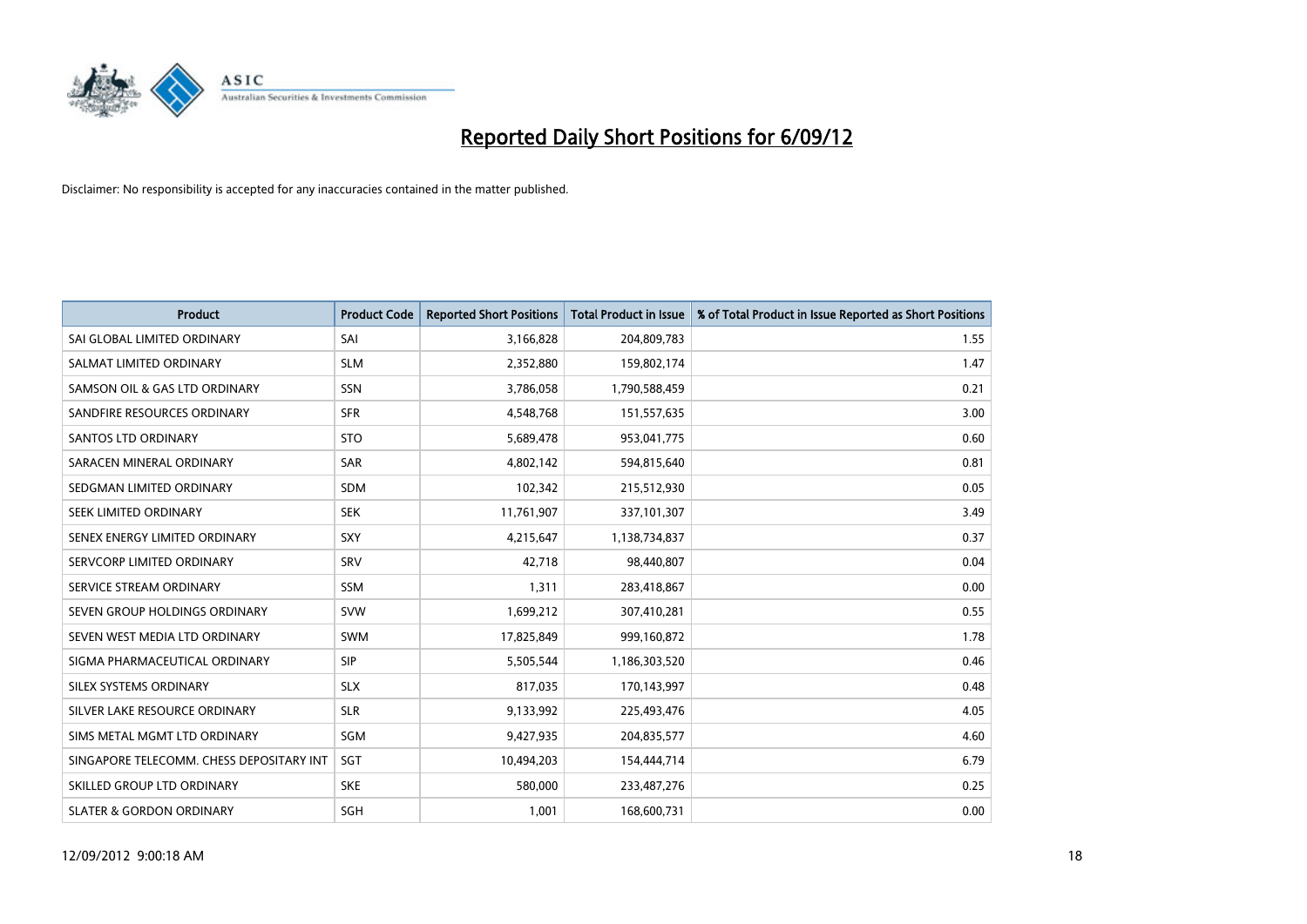

| <b>Product</b>                           | <b>Product Code</b> | <b>Reported Short Positions</b> | <b>Total Product in Issue</b> | % of Total Product in Issue Reported as Short Positions |
|------------------------------------------|---------------------|---------------------------------|-------------------------------|---------------------------------------------------------|
| SMS MANAGEMENT, ORDINARY                 | <b>SMX</b>          | 727,690                         | 68,464,436                    | 1.06                                                    |
| SONIC HEALTHCARE ORDINARY                | <b>SHL</b>          | 10,700,587                      | 392,509,875                   | 2.73                                                    |
| SOUL PATTINSON (W.H) ORDINARY            | SOL                 | 3.003                           | 239,395,320                   | 0.00                                                    |
| SOUTH BOULDER MINES ORDINARY             | <b>STB</b>          | 90,969                          | 126,732,826                   | 0.07                                                    |
| SP AUSNET STAPLED SECURITIES             | <b>SPN</b>          | 2,180,838                       | 3,339,620,165                 | 0.07                                                    |
| SPARK INFRASTRUCTURE STAPLED NOTE & UNIT | SKI                 | 36,609,850                      | 1,326,734,264                 | 2.76                                                    |
| SPDR 200 FUND ETF UNITS                  | <b>STW</b>          | 45,345                          | 50,259,567                    | 0.09                                                    |
| SPECIALTY FASHION ORDINARY               | <b>SFH</b>          | 2,440,932                       | 192,236,121                   | 1.27                                                    |
| ST BARBARA LIMITED ORDINARY              | <b>SBM</b>          | 15,847,613                      | 325,615,389                   | 4.87                                                    |
| STANMORE COAL LTD ORDINARY               | <b>SMR</b>          | 32,870                          | 179,409,108                   | 0.02                                                    |
| STARPHARMA HOLDINGS ORDINARY             | <b>SPL</b>          | 3,246,381                       | 282,787,260                   | 1.15                                                    |
| STHN CROSS MEDIA ORDINARY                | <b>SXL</b>          | 19,547,683                      | 704,858,525                   | 2.77                                                    |
| STOCKLAND UNITS/ORD STAPLED              | <b>SGP</b>          | 11,682,536                      | 2,203,157,963                 | 0.53                                                    |
| STRAITS RES LTD. ORDINARY                | SRO                 | 74,634                          | 456,529,474                   | 0.02                                                    |
| STW COMMUNICATIONS ORDINARY              | SGN                 | 47,541                          | 362,798,351                   | 0.01                                                    |
| SUNCORP GROUP LTD ORDINARY               | <b>SUN</b>          | 8,246,316                       | 1,286,600,980                 | 0.64                                                    |
| SUNDANCE ENERGY ORDINARY                 | <b>SEA</b>          | 171,236                         | 277,098,474                   | 0.06                                                    |
| SUNDANCE RESOURCES ORDINARY              | <b>SDL</b>          | 5,314,888                       | 3,049,577,034                 | 0.17                                                    |
| SUNLAND GROUP LTD ORDINARY               | <b>SDG</b>          | 18,391                          | 196,717,811                   | 0.01                                                    |
| SUPER RET REP LTD ORDINARY               | <b>SUL</b>          | 1,013,794                       | 196,342,811                   | 0.52                                                    |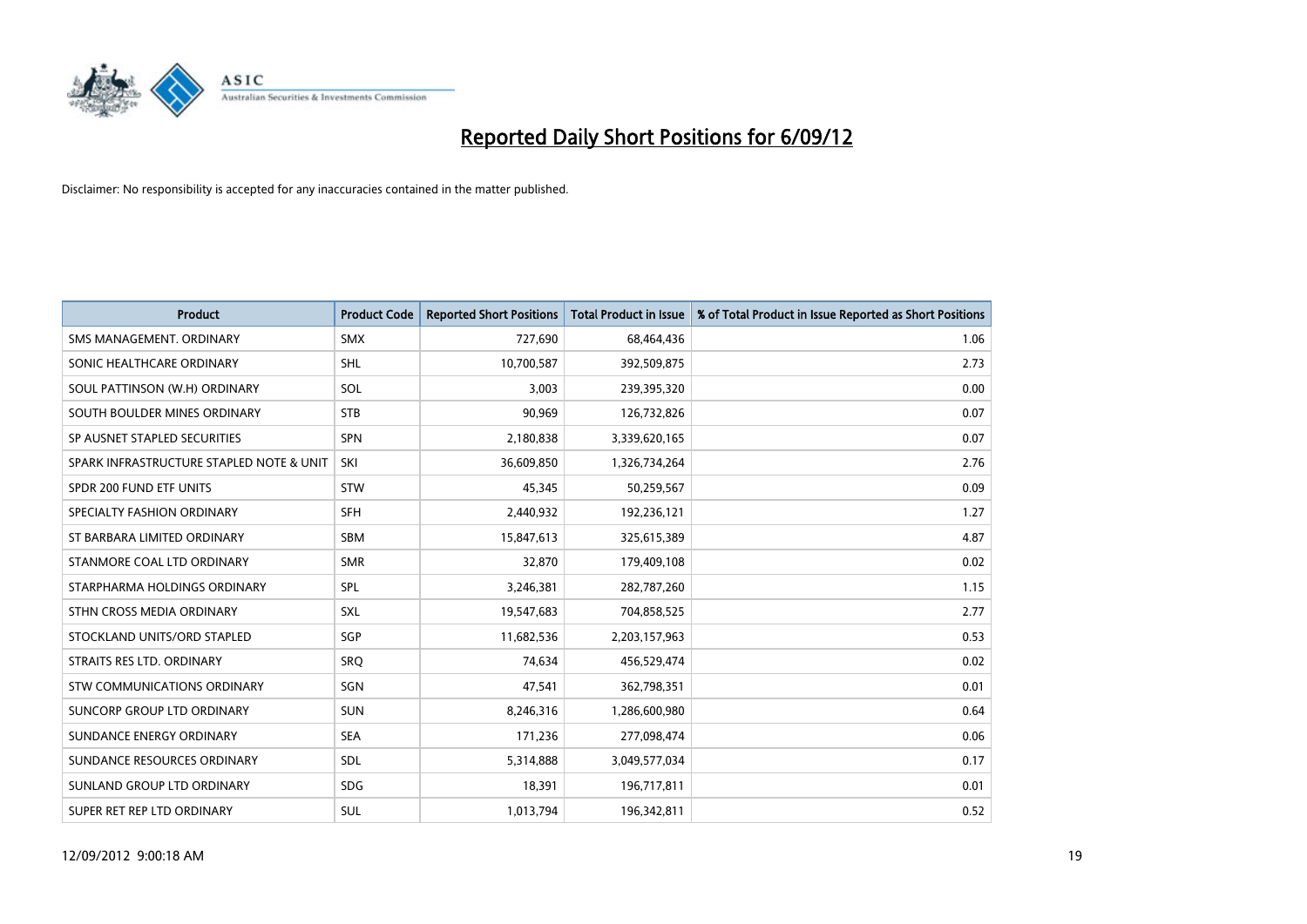

| <b>Product</b>                       | <b>Product Code</b> | <b>Reported Short Positions</b> | <b>Total Product in Issue</b> | % of Total Product in Issue Reported as Short Positions |
|--------------------------------------|---------------------|---------------------------------|-------------------------------|---------------------------------------------------------|
| SYD AIRPORT STAPLED US PROHIBIT.     | <b>SYD</b>          | 16,885,720                      | 1,861,210,782                 | 0.91                                                    |
| SYRAH RESOURCES ORDINARY             | <b>SYR</b>          | 25,178                          | 126,723,021                   | 0.02                                                    |
| TABCORP HOLDINGS LTD ORDINARY        | <b>TAH</b>          | 15,175,355                      | 730,113,969                   | 2.08                                                    |
| TANAMI GOLD NL ORDINARY              | <b>TAM</b>          | 401,828                         | 261,132,677                   | 0.15                                                    |
| TAP OIL LIMITED ORDINARY             | <b>TAP</b>          | 539,295                         | 241,295,311                   | 0.22                                                    |
| TASSAL GROUP LIMITED ORDINARY        | <b>TGR</b>          | 313,117                         | 146,304,404                   | 0.21                                                    |
| TATTS GROUP LTD ORDINARY             | <b>TTS</b>          | 12,927,861                      | 1,362,919,733                 | 0.95                                                    |
| TECHNOLOGY ONE ORDINARY              | <b>TNE</b>          | 2,500                           | 305,380,455                   | 0.00                                                    |
| TELECOM CORPORATION ORDINARY         | <b>TEL</b>          | 16,951,717                      | 1,856,780,364                 | 0.91                                                    |
| <b>TELSTRA CORPORATION, ORDINARY</b> | <b>TLS</b>          | 26,870,244                      | 12,443,074,357                | 0.22                                                    |
| TEN NETWORK HOLDINGS ORDINARY        | <b>TEN</b>          | 80,311,319                      | 1,437,204,873                 | 5.59                                                    |
| TERANGA GOLD CORP CDI 1:1            | <b>TGZ</b>          | 251,379                         | 162,197,999                   | 0.15                                                    |
| TEXON PETROLEUM LTD ORDINARY         | <b>TXN</b>          | 135,274                         | 245,039,848                   | 0.06                                                    |
| TFS CORPORATION LTD ORDINARY         | <b>TFC</b>          |                                 | 279,621,829                   | 0.00                                                    |
| THE REJECT SHOP ORDINARY             | <b>TRS</b>          | 2,745,047                       | 26,092,220                    | 10.52                                                   |
| THORN GROUP LIMITED ORDINARY         | <b>TGA</b>          | 96,444                          | 146,374,703                   | 0.07                                                    |
| TIGER RESOURCES ORDINARY             | <b>TGS</b>          | 2,477,323                       | 673,470,269                   | 0.37                                                    |
| TOLL HOLDINGS LTD ORDINARY           | <b>TOL</b>          | 20,317,792                      | 717,133,875                   | 2.83                                                    |
| TOX FREE SOLUTIONS ORDINARY          | <b>TOX</b>          | 15,993                          | 115,311,608                   | 0.01                                                    |
| TPG TELECOM LIMITED ORDINARY         | <b>TPM</b>          | 1,933,390                       | 793,808,141                   | 0.24                                                    |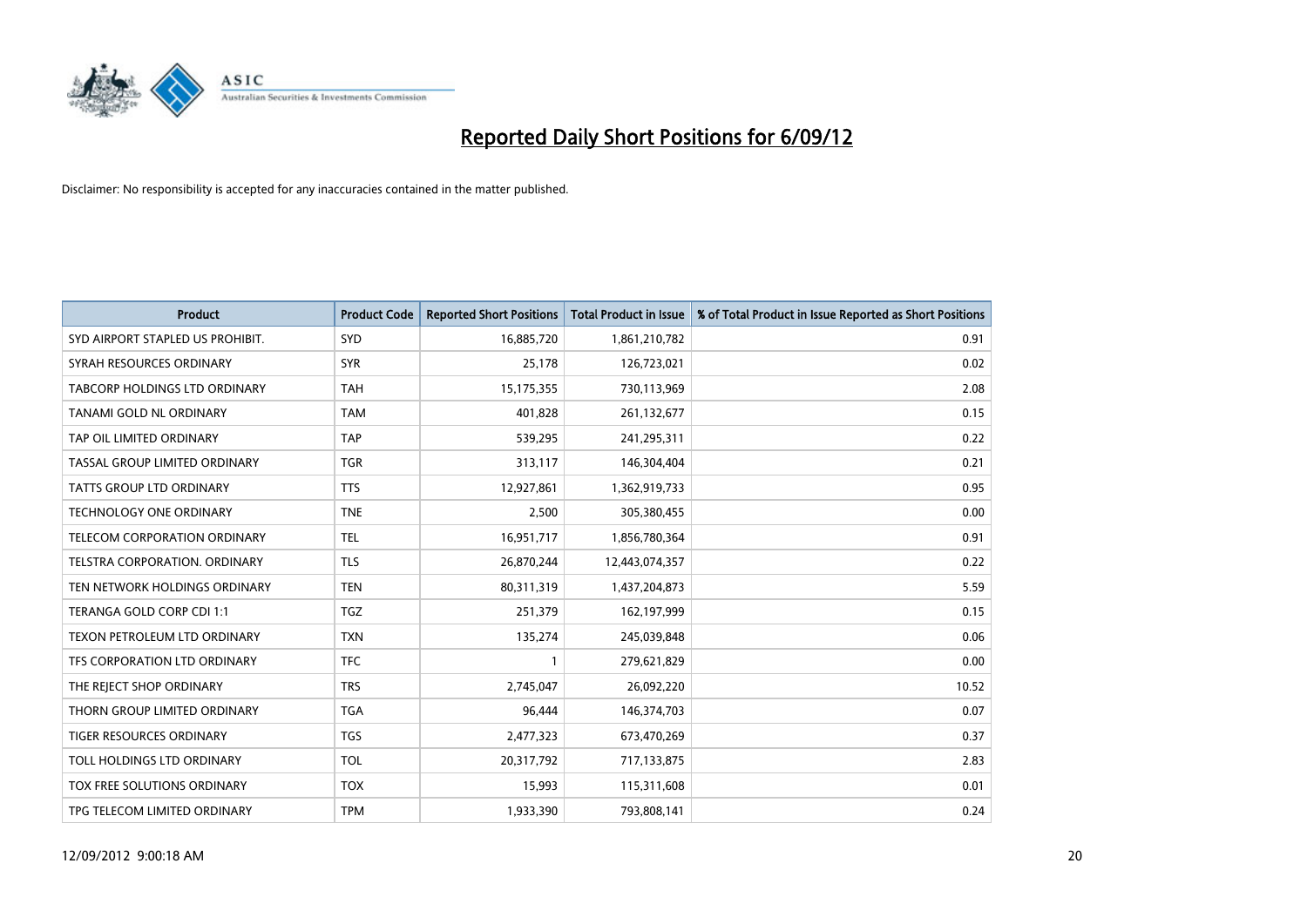

| <b>Product</b>                         | <b>Product Code</b> | <b>Reported Short Positions</b> | <b>Total Product in Issue</b> | % of Total Product in Issue Reported as Short Positions |
|----------------------------------------|---------------------|---------------------------------|-------------------------------|---------------------------------------------------------|
| <b>TRADE ME GROUP ORDINARY</b>         | <b>TME</b>          | 21,389                          | 395,745,510                   | 0.01                                                    |
| TRANSFIELD SERVICES ORDINARY           | <b>TSE</b>          | 5,550,688                       | 517,878,468                   | 1.07                                                    |
| TRANSPACIFIC INDUST, ORDINARY          | <b>TPI</b>          | 5,404,232                       | 1,578,509,032                 | 0.34                                                    |
| TRANSURBAN GROUP TRIPLE STAPLED SEC.   | <b>TCL</b>          | 8,920,785                       | 1,461,665,097                 | 0.61                                                    |
| TREASURY WINE ESTATE ORDINARY          | <b>TWE</b>          | 12,760,526                      | 647,227,144                   | 1.97                                                    |
| TROY RESOURCES LTD ORDINARY            | <b>TRY</b>          | 252,993                         | 89,462,649                    | 0.28                                                    |
| UGL LIMITED ORDINARY                   | UGL                 | 9,684,616                       | 166,315,038                   | 5.82                                                    |
| UNILIFE CORPORATION CDI 6:1            | <b>UNS</b>          | 186,653                         | 254,211,852                   | 0.07                                                    |
| UXC LIMITED ORDINARY                   | <b>UXC</b>          | 524,190                         | 305,585,913                   | 0.17                                                    |
| <b>VENTURE MINERALS ORDINARY</b>       | <b>VMS</b>          | 135,674                         | 255,428,560                   | 0.05                                                    |
| VIRGIN AUS HLDG LTD ORDINARY           | <b>VAH</b>          | 38,293,760                      | 2,210,197,600                 | 1.73                                                    |
| VITERRA INC CDI 1:1                    | <b>VTA</b>          | 10                              | 68,629,939                    | 0.00                                                    |
| WAH NAM INT HLDG LTD ORDINARY          | <b>WNI</b>          | 2,086,116                       | 7,224,094,327                 | 0.03                                                    |
| <b>WATPAC LIMITED ORDINARY</b>         | <b>WTP</b>          | 43,476                          | 184,332,526                   | 0.02                                                    |
| <b>WDS LIMITED ORDINARY</b>            | <b>WDS</b>          | 7                               | 144,740,614                   | 0.00                                                    |
| WESFARMERS LIMITED ORDINARY            | <b>WES</b>          | 31,284,973                      | 1,006,582,930                 | 3.11                                                    |
| WESFARMERS LIMITED PARTIALLY PROTECTED | <b>WESN</b>         | 1,526,971                       | 150,555,880                   | 1.01                                                    |
| WESTERN AREAS NL ORDINARY              | <b>WSA</b>          | 11,006,811                      | 179,735,899                   | 6.12                                                    |
| WESTFIELD GROUP ORD/UNIT STAPLED SEC   | <b>WDC</b>          | 8,758,464                       | 2,260,505,450                 | 0.39                                                    |
| WESTFIELD RETAIL TST UNIT STAPLED      | <b>WRT</b>          | 23,606,116                      | 3,054,166,195                 | 0.77                                                    |